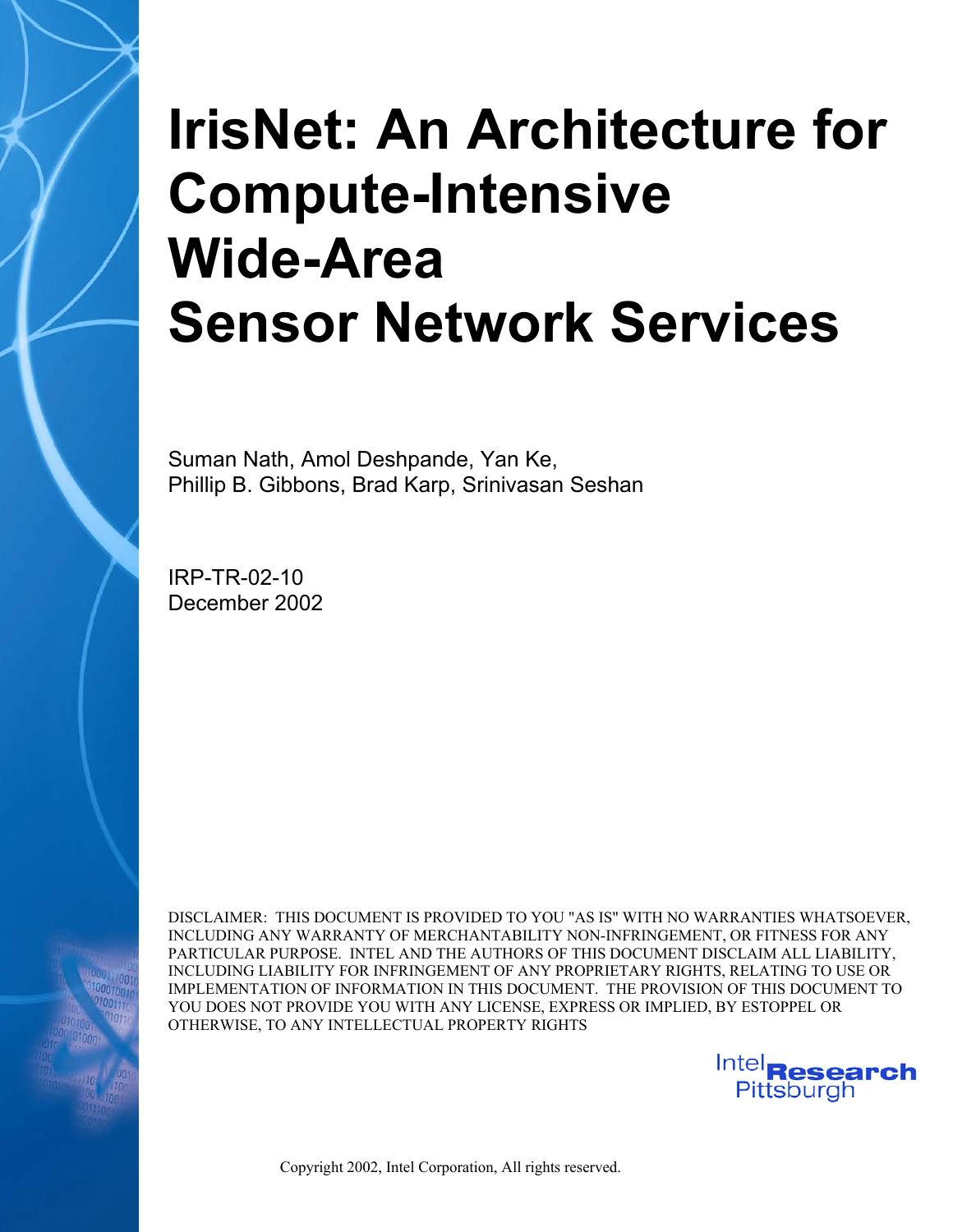# **IrisNet: An Architecture for Compute-Intensive Wide-Area Sensor Network Services**

Suman Nath<sup>†,∗</sup> Amol Deshpande<sup>‡,</sup>\* Yan Ke<sup>†,∗</sup> Phillip B. Gibbons<sup>∗</sup> Brad Karp<sup>∗</sup> Srinivasan Seshan†,<sup>∗</sup>

∗ *Intel Research Pittsburgh* †*Carnegie Mellon University* ‡*U.C. Berkeley*

## **Abstract**

Previous work on sensor networks has targeted ad hoc wireless networks of closely-colocated, resourceconstrained scalar sensor motes. Such work has overlooked richer sensor types such as webcams and microphones, which are typically attached to Internetconnected machines with significant computing power and storage. In this paper, we describe *IrisNet* (Internetscale Resource-Intensive Sensor Network services), an architecture for wide-area sensor networks based on these more capable sensing nodes. IrisNet provides a common, scalable software infrastructure that enables the flexible creation of sensor-based Internet services. It dramatically reduces network bandwidth utilization through the use of *senselets*, binary code fragments that perform intensive data filtering at the sensing nodes, leveraging the available processing power and memory. IrisNet employs a two-tier hierarchy of sensing nodes and query processing nodes. Key features of IrisNet include flexible data partitioning, efficient and protected sharing of sensor nodes, low-latency queries, partial match caching, query-specified freshness tolerances, and monitoring and logging support. This paper reports on experiments with a working IrisNet prototype running a parking space finder service, demonstrating the effectiveness of IrisNet's features in achieving scalability and reducing query response times.

# **1 Introduction**

The proliferation and affordability of webcams and other smart sensors has created opportunities for new sensor-based services. Consider for example a Parking Space Finder service for locating available parking spaces near a user's destination. The user specifies criteria for desirable parking spaces (e.g., within two blocks of her destination, at least a four-hour meter), and receives directions to an available parking space

satisfying her criteria. If the space is taken before she arrives, the directions are automatically updated to head to a new parking space. Cameras overlooking parking spots may also be used by additional concurrently running services, such as a Meter Enforcement Tracker service for determining when a meter reader last passed by.

While several research projects [14, 11, 7] have begun to explore the use of networked collections of sensors, these systems target the use of densely deployed, energy- and resource-constrained sensor motes (*smart dust*) [15, 21]. Severely limited energy, computational, storage, and network capacities are the key drivers of design choices in these projects. These systems are aimed at ad hoc wireless networks of sensors deployed in a *single contiguous communication domain*, e.g., a battlefield being monitored for tanks, or an island whose habitat is being monitored. Specialized hardware, operating systems, programming languages and database systems have been developed to accommodate this severely constrained environment [18, 22, 25].

In this paper, we discuss a complementary agenda based on more capable sensing devices (which might be called *brilliant rocks*). We describe *IrisNet* (Internetscale Resource-Intensive Sensor Network services), a *wide-area* sensor network architecture for much more intelligent and capable devices that are widely deployed at the edges of the global Internet. Many of today's Internet nodes already have interfaces that support the attachment of sensors such as webcam video cameras. IrisNet leverages the available processing power and memory at these nodes to perform intensive processing of the sensor data at the nodes. Commodity off-theshelf (COTS) hardware, operating systems, programming languages and databases are exploited to provide a powerful shared sensor network infrastructure. Iris-Net is designed to be a common platform for service developers to create and deploy sensor-based web ser-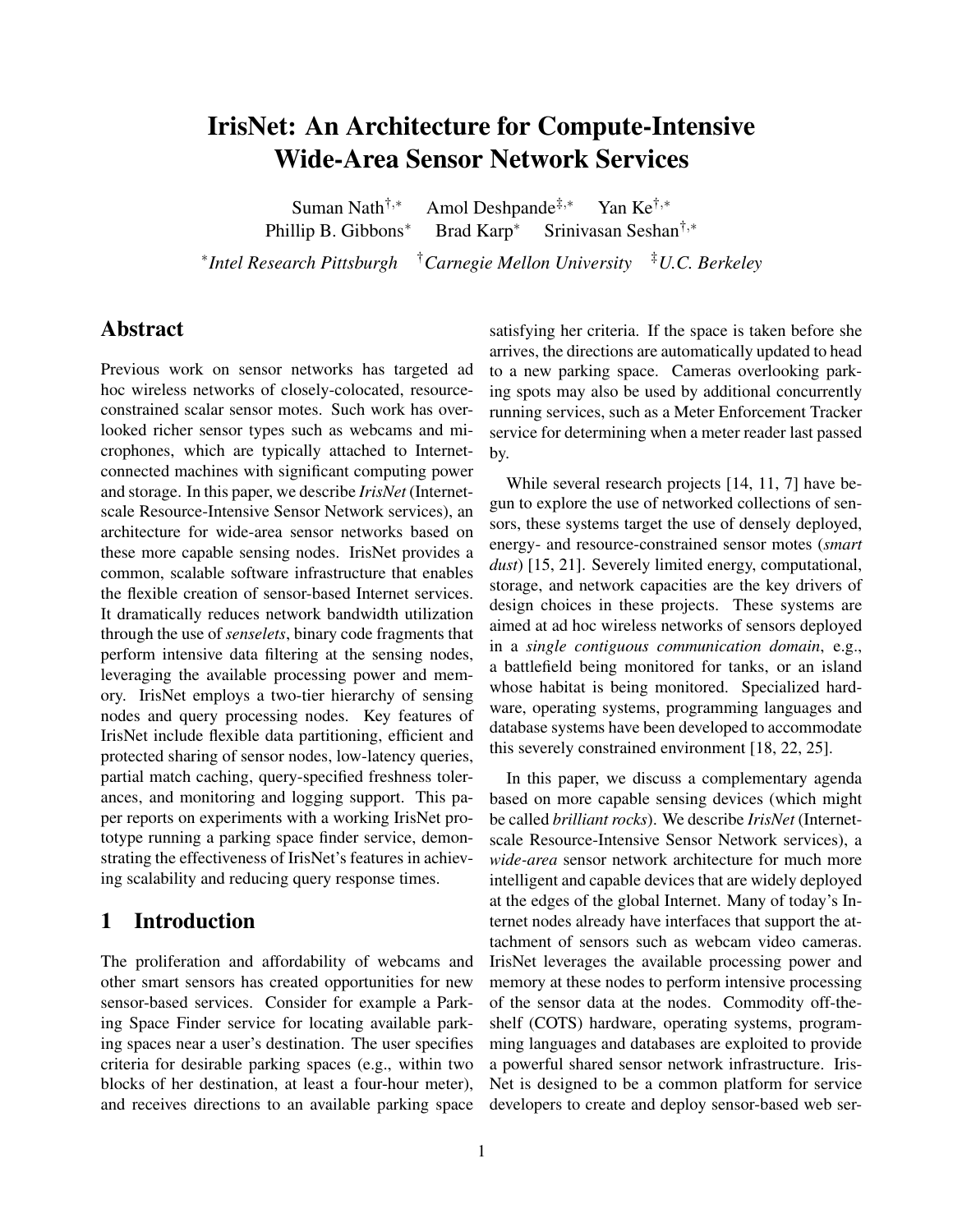| smart dust                   | brilliant rocks              |  |
|------------------------------|------------------------------|--|
| mote hardware                | <b>PCs/PDAs</b>              |  |
| TinyOS, TinyDB, etc.         | Linux, Java, XML             |  |
| campus-scale                 | Internet-scale               |  |
| minimal sensor processing    | intensive sensor processing  |  |
| energy is a key concern      | powered nodes                |  |
| scalar sensors               | multimedia sensors           |  |
| narrowly focused services    | wide variety of services     |  |
| ad hoc wireless connectivity | direct Internet connectivity |  |

Figure 1: Key differences

vices. The same infrastructure can be shared by a wide variety of services such as Parking Space Finder and Meter Enforcement Tracker. Figure 1 summarizes the key differences between IrisNet and the previous work on smart dust.

There are two fundamental aspects to designing a system for wide-area sensor services, both of which are relevant to IrisNet. First, on the data-producer side of the sensing system, a service designer needs mechanisms to deploy sensor service code to the appropriate sensor nodes, run the code on them, and collect the output. Second, on the data-consumer side, users of a sensing service need to be able to address queries to the sensor network as a single unit, and should receive prompt and accurate responses.

These two broad aspects of wide-area sensing in turn give rise to many criteria for the design of a successful system. For each design criterion, we highlight the key features of IrisNet that satisfy the criterion.

• **Network bandwidth efficiency:** The system will make use of potentially vast numbers of sensor data feeds, distributed across the Internet. These feeds may include rich, high bit-rate sensed datatypes, such as video and audio. To scale, the system must be efficient in its use of network bandwidth as the number of sensing nodes and bitrate of sensor feeds increase.

*IrisNet approach – Distributed filtering:* IrisNet processes high bit-rate sensor feeds on the CPU of the sensor node where the data are gathered. This dramatically reduces the bandwidth consumed: instead of transferring the raw data across the network, IrisNet sends only a potentially small amount of post-processed data. As an added benefit, having each sensor node perform its own processing (in parallel) avoids concentrating the processing of many sensor feeds at a single CPU.

• **Efficient** and protected sharing of sensor nodes: The data feed produced by a particular sensor, by virtue of the sensor's position and sensing modality, may be of interest to multiple distinct sensor services. A successful system must support sharing of sensor devices by multiple mutually distrusting services. Moreover, these services may overlap in the processing they perform on the same data source. Eliminating such redundant computations increases the scalability of the system. This creates a tension between the desire for isolation and for sharing at the sensor nodes.

*IrisNet approach – Sensing code protection:* Each sensing service sharing the same sensor CPU is encapsulated in a separate process, to prevent their interfering with one another's address spaces. The entire set of sensing codes may be encapsulated in a virtual machine, to enforce limits on the total resources they consume.

*IrisNet approach – Re-use of intermediate results:* IrisNet includes a mechanism for sharing of results *between* sensing services running on the same node. Distinct sensing tasks name the results of their computations, and they may look up, by name, and re-use results computed by other sensing tasks.

• **Low-latency queries:** As with any interactive system, users desire prompt responses to their queries of the wide-area sensing system.

*IrisNet approach – Hierarchical caching and query routing:* IrisNet organizes sensor nodes into a hierarchy, and uses the hierarchy to cache previous responses, to reduce response latency for future queries. Queries are routed directly to the nodes of interest to the query. The system incorporates sophisticated caching techniques, such as partial match caching, whereby previously cached data that only satisfy portions of a newly arrived query may be synthesized to build a response.

• **Flexible consistency constraints:** Sensed data can be highly dynamic. Depending on the context, a user may demand up-to-date data, or may prefer a faster response using cached, slightly stale data.

*IrisNet approach – Freshness specifications:* A query in IrisNet may explicitly specify the age of the data it desires, trading off response time for data freshness.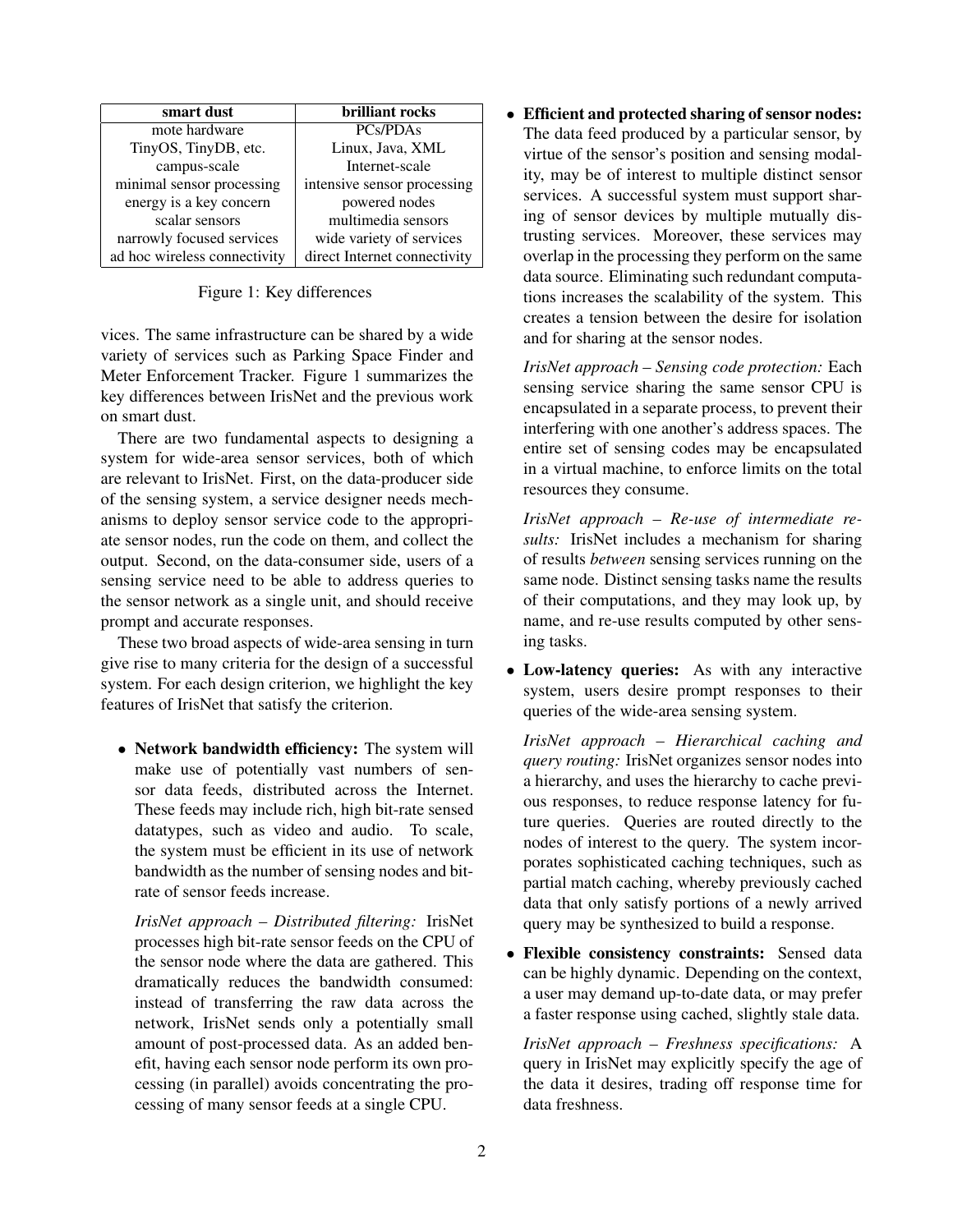• **Efficient monitoring and logging support:** Because of the aggressively distributed nature of a wide-area sensing system, users will need a way to record and collect measurements of the system's behavior, to support testing, debugging, and performance analysis of their sensing services. The system should provide these measurements without reliance on heavyweight coordination, such as globally synchronized clocks.

*IrisNet approach – Logging with logical clocks:* IrisNet uses low-overhead logical clocks to record causality between distributed events in the system, and logs these events for subsequent on-demand collection.

IrisNet is the first system to address these challenges in wide-area sensing. We have built a working prototype of the IrisNet system, running on COTS PC desktops, laptops, and webcams. As a proof of concept, our current prototype supports the above-mentioned Parking Space Finder (PSF) service in a controlled environment consisting of toy cars on tabletop parking lots. We present measurements of CPU load, network bandwidth consumption, response time, and sensor code protection overhead gathered on this testbed that demonstrate the utility of the IrisNet design features enumerated above in achieving our stated design criteria.

In the following sections, we give a more detailed overview of the IrisNet architecture (Section 2), describe the distributed database IrisNet uses to serve user queries (Section 3), and give details of IrisNet's execution environment for sensing code (Section 4). After briefly presenting the logging and monitoring support offered by IrisNet (Section 5), we provide a detailed description of the PSF service (Section 6), as an example of an application of the architecture and features previously set forth, and detailed measurements of this service's behavior and performance (Section 7). Finally, we place IrisNet in the context of related work (Section 8) and present conclusions (Section 9).

# **2 The IrisNet Architecture**

In this section, we describe the basic two-tier architecture of IrisNet (Figure 2), its benefits, and some of the challenges it creates. We also examine how a service developer can build services using this infrastructure. The two tiers of the IrisNet system are the Sens-



Figure 2: IrisNet Architecture

ing Agents (SAs), which collect and filter sensor readings, and the Organizing Agents (OAs), which perform query processing tasks on the sensor readings. Service developers deploy sensor-based services by orchestrating a group of OAs dedicated to the service. As a result, each OA participates in only one sensor service (a single physical machine may run multiple OAs), while an SA may provide its sensor feeds and processing capabilities to a large number of such services.

### **2.1 OA Architecture**

The group of OAs for a single service is responsible for collecting and organizing sensor data in order to answer the particular class of queries relevant to the service (*e.g.,* queries about parking spots for a PSF service). Each OA has a local database for storing sensorderived data; these local databases combine to constitute an overall sensor database for the service. One of the key challenges is to divide the responsibility for maintaining this Internet-scale sensor database among the participating OAs. IrisNet relies on a hierarchically organized database schema (using XML) and on corresponding hierarchical partitions of the overall database, in order to define the responsibility of any particular OA. Each service can tailor its database schema and indexing to the particular service's needs, because separate OA groups are used for distinct services. The details of the operation of OAs are described in Section 3.

#### **2.2 SA Architecture**

SAs collect raw sensor data from a number of (possibly different types of) sensors. The types of sensors can range from webcams and microphones to temperature and pressure gauges. The focus of our design is on sensors such as webcams that produce large volumes of data, and can be used by a variety of services.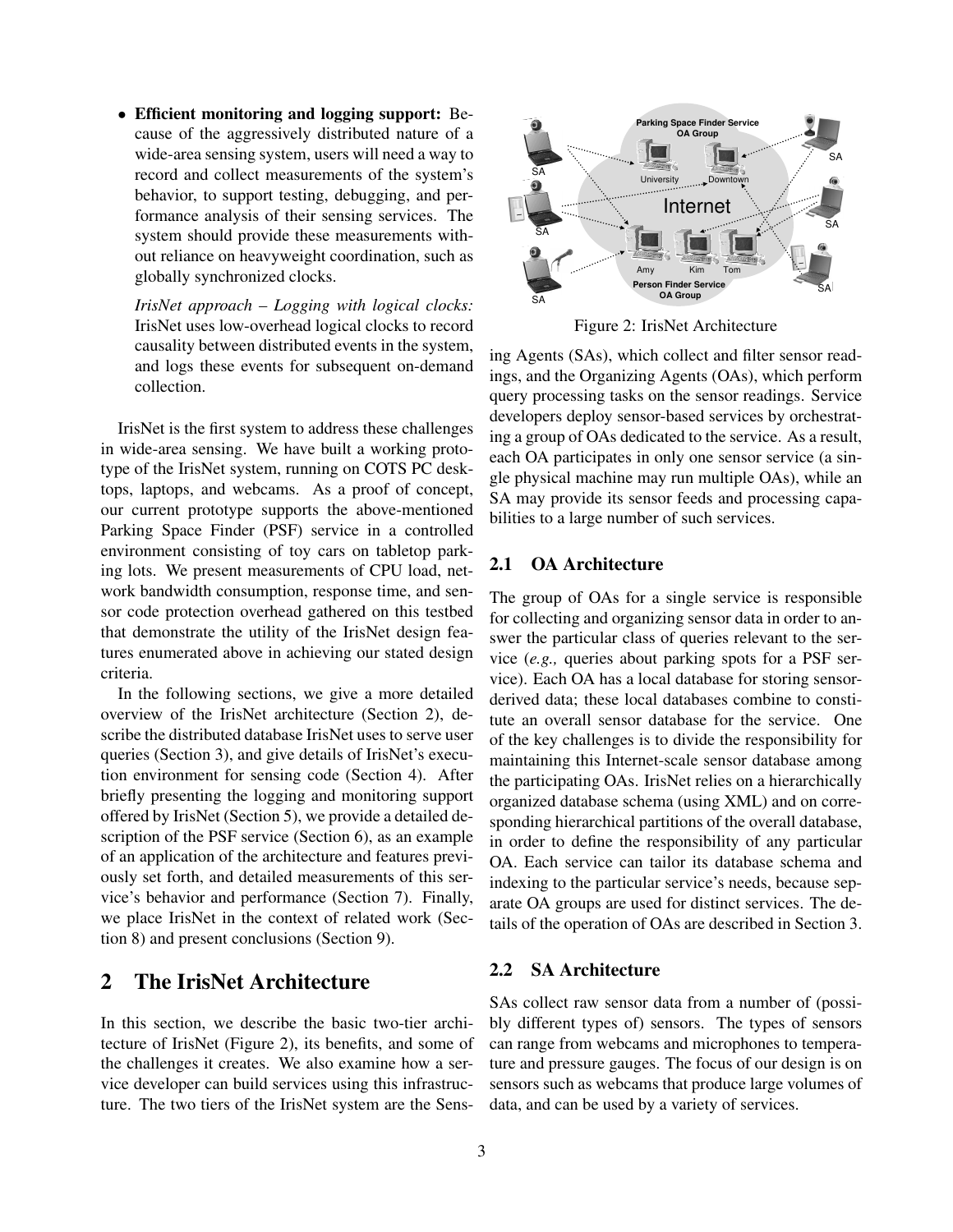One key challenge is that transferring large volumes of data to the OAs can easily exhaust the resources of the network. IrisNet relies on sophisticated processing and filtering of the sensor feed at the SA to reduce the bandwidth requirements. To greatly enhance the opportunities for bandwidth reduction, this processing is done in a *service-specific* fashion. IrisNet enables OAs to upload programs, called *senselets*, to perform this processing to any SA collecting sensor data of interest to the service. These senselets instruct the SA to take the raw sensor feed, perform a specified set of processing steps, and send the distilled information to the OA. Senselets can reduce the needed bandwidth by orders of magnitude, *e.g.,* PSF senselets reduce the high volume video feed to a few bytes of available parking space data per time period. On the other hand, the use of senselets creates three new challenges: (1) what programming language does IrisNet provide for the senselets, (2) how does IrisNet ensure that the senselets do not compromise the security of the SAs, and (3) how does IrisNet enable scaling to a large number of senselets running on the same SA. The details of the SA programming and execution environment are provided in Section 4.

#### **2.3 Developing a Service**

We here describe the steps a service developer performs to create a new service using IrisNet to illustrate how our two-tired architecture is used.

- 1. The developer must first create the sensor database schema. The schema defines the attributes and tags used to describe the sensor readings and the hierarchies used to index the data. IrisNet uses the schema to create a single OA that hosts the overall database for the service. IrisNet provides a mechanism to add new OAs to a service and re-partition the database across the nodes as needed.
- 2. To populate the database, the developer must write senselet code for the SAs that have sensor coverage relevant to the desired sensor service. The senselets take the sensor feeds, extract just the data relevant to the service, and send the data to the appropriate OA. The developer also initializes any static data in the database.
- 3. Finally, the developer must provide a user interface for end users to access the service. This user

interface takes some simplified user input and generates the appropriate set of database queries to the OAs for the service. IrisNet provides functionality to efficiently answer these queries over the distributed sensor database.

To assist developers in testing, debugging, and evaluating their designs, IrisNet logs events throughout the system. Developers can collect these logs when needed and playback the events in a visualization system that IrisNet provides. The details of this monitoring system are described in Section 5.

The above description highlights how IrisNet achieves its core objective of making it easier to create and deploy new services. IrisNet seamlessly handles many of the common tasks within sensor-based services, such as the query processing, indexing, networking, caching, load balancing, and resource sharing. In the following sections, we describe the details of how IrisNet performs these tasks.

# **3 OAs as a Distributed Database**

One of the core components of almost any sensor service is the ability to make queries about relevant sensor readings. The OAs within IrisNet provide a simple way for a service to incorporate support for rich queries. In this section, we give an overview of IrisNet's support for the database processing of typical sensor services.

#### **3.1 Query Processing**

Two important issues for query processing are: (1) the type of data descriptions and queries to support, and (2) the mechanisms for scaling the system to large amounts of data and high update frequencies. Here, we describe how IrisNet handles these two issues.

We envision a rich and evolving set of data types, aggregate fields, etc., within a service and across services, best captured by self-describing tags. In addition, each sensor takes readings from a geographic location, so it is natural to organize sensor data into a geographic/political-boundary hierarchy. Hence, we choose to represent sensor-derived data in XML since it is well-suited to representing such data. We use the XPATH query language, because it is the most-widely used query language for XML, with good query processing support. Figure 3 gives a simple example of an XPATH query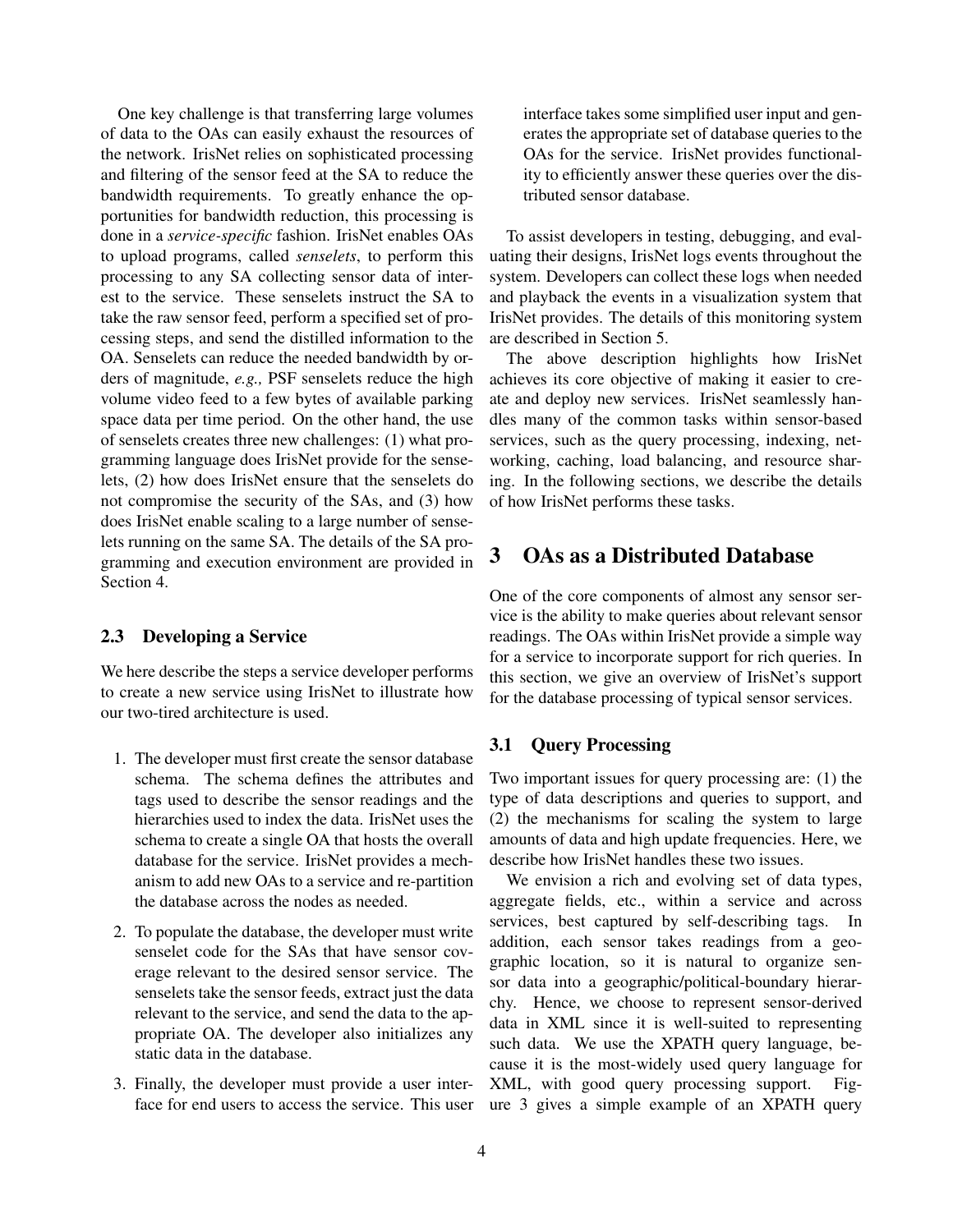#### *Query:* **/usRegion[@id='NE']/state[@id='PA']**

**/city[@id='Pittsburgh']**/neighborhood[@id='Oakland'

OR @id='Shadyside']/block/parkingSpace[available='yes'] *DNS-style name of the LCA:*

city-pittsburgh.state-pa.usregion-ne.parking.intel-iris.net

Figure 3: A typical XPATH query and the DNS-style name found from its hierarchical prefix

on a hierachical schema for parking spaces consisting of usRegion, state, city, neighborhood, block, and parkingSpace. Predicates at each level of the hierarchy are given in square brackets. This query requests all available parking spaces in two neighborhoods in Pittsburgh, PA. XPATH supports a rich set of query predicates.

#### **3.1.1 Partitioning and naming**

In order to support a large number of sensor readings coming from geographically diverse sources, it is critical to enable the sensor database to be widely distributed. IrisNet permits a very flexible partitioning scheme for distributing a sensor database, based on a set of partitioning rules, special tag attributes, and invariants it maintains. In a nutshell, the sensor database can be partitioned at any *IDable* node in the hierarchy. An IDable node has a special id attribute. The value of an id attribute is a short name that makes sense to the user query (e.g., Pittsburgh). The value is unique among its siblings, e.g., there can be only one city whose id is Pittsburgh among the children of the PA state node. Moreover, an IDable node has an IDable parent node (or it is the root node of the hierarchy); thus an IDable node is uniquely identified by the sequence of node names and ids on the path from the root to the node.

Each OA registers with DNS the unique name for each IDable node in its partition, appending the service name (e.g., parking) and the domain name intel-iris.net. Figure 3 depicts the DNS name for the Pittsburgh IDable node. The DNS name server hierarchy can be maintained on the same set of OA nodes if necessary. DNS provides a simple way for any node to contact the owner of a particular IDable node of the database. It is the only mapping from the logical database to physical IP addresses in the system, enabling considerable flexibility in mapping databases and OAs to physical machines. This permits the system to scale to as many machines as needed, each operating in parallel, in order to support large data volumes and high update frequencies.

#### **3.1.2 Routing a query and gathering the answer**

Due to our flexible partitioning, providing fast and correct answers to user queries is quite challenging. The goals are to route queries directly to the nodes of interest to the query, to take full advantage of the data stored at each OA visited, and to pass data between OAs only as needed. We show how IrisNet addresses each of these goals.

An XPATH query selects data from a set of nodes in the hierarchy. In IrisNet, the query is routed directly to the lowest common ancestor (LCA) of the nodes potentially selected by the query. Due to our naming scheme, for an arbitrary XPATH query posed anywhere in the Internet, IrisNet can determine where to route the query with just a DNS lookup: no global information is needed to produce the DNS name of the LCA! To see this, we observe that each XPATH query contains a (maximal) hierarchical prefix, which specifies a single path from the root of the hierarchy to the LCA. From the node names and id fields in the query, IrisNet constructs the DNS name for the LCA. For example, for the query in Figure 3, the hierarchical prefix is shown in bold font, the LCA node is Pittsburgh, and the DNS name is as shown. IrisNet uses a simple parser to scan the query for a sequence of id predicates, and create the DNS name. After looking up the IP address, Iris-Net transmits the query to that OA, which we call the *starting point* OA for the query.

Upon receiving a query, the starting point OA queries its portion of the overall database and evaluates the result. However, for many queries, a single OA may not have enough of the database to respond to the query. Based on the invariants and tags it maintains for its local database, the OA determines which part of a user's query can be answered by the local database and where to gather the missing parts. The OA looks up the IP addresses of the other OAs to contact and sends subqueries to them. These OAs may, in turn, perform a similar gathering task. Finally, the different responses are collected and combined by the starting point OA and the result is sent back to the user. For the example in Figure 3, if the Oakland and Shadyside nodes reside on different machines than the Pittsburgh node, then the Pittsburgh OA sends subqueries to the Oakland OA and the Shadyside OA, who each return a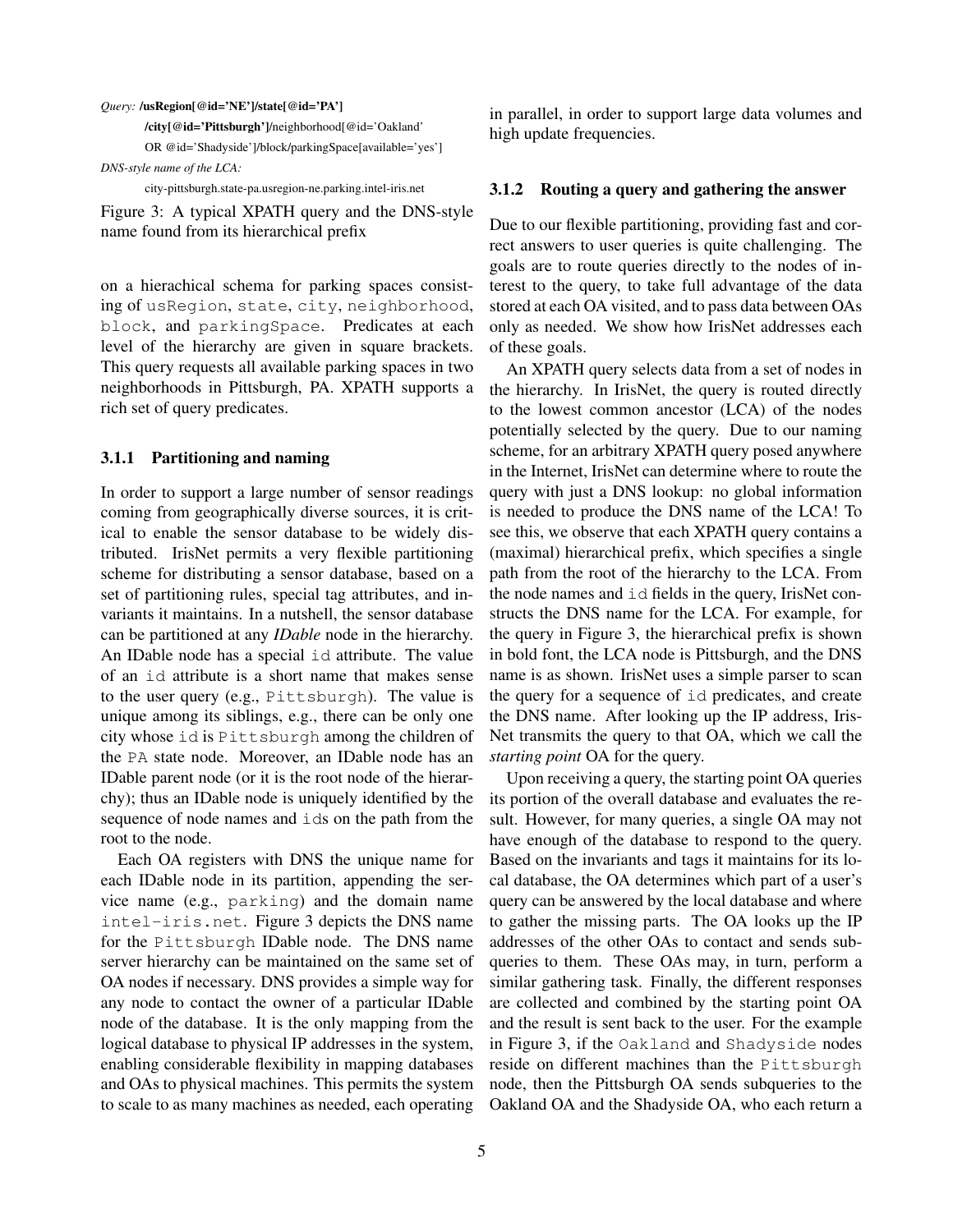list of available parking spaces, to be combined at the Pittsburgh OA and returned to the user.

#### **3.2 Caching and Data Consistency**

Like many other network services, it is obvious that there will be a great deal of locality in the user requests to a sensor service. For example, in a PSF service, there are likely to be many more queries about downtown parking than rural/suburban parking. To take advantage of such patterns, OAs may cache data from any query gathering task that they perform. Subsequent queries may use this cached data, even if the new query is not an exact match for the original query. Each OA maintains partitioning and cache invariants that ensures that even the partial matches on cached data can be exploited.

Due to delays in the network and the use of cached data, answers returned to users may not reflect the most recent data. A query may specify consistency criteria indicating its tolerance for stale data. For example, the IrisNet service developer for PSF might specify a large tolerance when the user is far from her destination or there are a large number of available spots, because the user probably would not mind an old cached response. However, as the user approaches her destination or when available spots are scarce, a low tolerance is specified. The ability to specify a tolerance for data timeliness is a natural and useful feature for sensor-based services. For example, it enables users to ask queries such as "Have you seen Joe?" and specify whether the desired timeframe is this morning, today, this week, etc. We store timestamps along with the cached data, so that an XPATH query specifying a tolerance is automatically routed to the data of appropriate freshness.

The combination of XML, hierarchical data organization, and effective response caching allows IrisNet to support large-scale wide-area sensor databases while providing interactive response times to user queries. In this paper, we overview IrisNet's database processing support. For further details on the XML processing and mechanisms needed to support querying and caching in IrisNet, we refer the reader to [12].

# **4 The SA Execution Environment**

We envision a decentralized deployment of SAs on the IrisNet network, where loosely federated users will participate in IrisNet by hosting sensing code on their



Figure 4: Execution Environment in SA

hosts. Loose federation is a basic requirement for a system intended to scale to the wide-area Internet; it would be unreasonable to assume that all participating nodes are controlled by the same administrative authority, with perfect trust for one another. Senselets, the sensor feed processing code running at SAs, may be mutually distrusting, and the author of a senselet and operator of an SA node may not trust one another perfectly. Moreover, bugs in senselets may (unmaliciously) exhaust the resources available on an SA, eliminating that SA's availability to IrisNet. To address these difficulties, IrisNet supports *limited protection* of senselets from one another, and of non-IrisNet applications (run by the SA owner on the SA node) from the entire set of IrisNet senselets executing on an SA.

Moreover, a sensor feed may be of interest to multiple IrisNet users who use different services: *e.g.,* a video feed in a particular location may be used by one user to monitor parking spaces, and by another to track passersby in the same visual field. To make sensor feeds maximally available to users of heterogeneous services, IrisNet must support *sharing* of SAs among multiple senselets. Because senselets will often be CPU-intensive, and may perform identical processing on identical data, naively running multiple senselets in time-shared fashion may waste significant CPU resources needlessly on duplicated execution. To scale well when multiple senselets with overlapping computation share an SA, IrisNet *shares intermediate results* between senselets that are willing to do so.

In the following, after defining the structure of the SA execution environment in Section 4.1, we describe the details of how IrisNet meets the above two challenges. Section 4.2 presents the mechanism IrisNet uses to reduce the load on SA hosts by sharing computation across senselets, and Section 4.3 describes protection in IrisNet.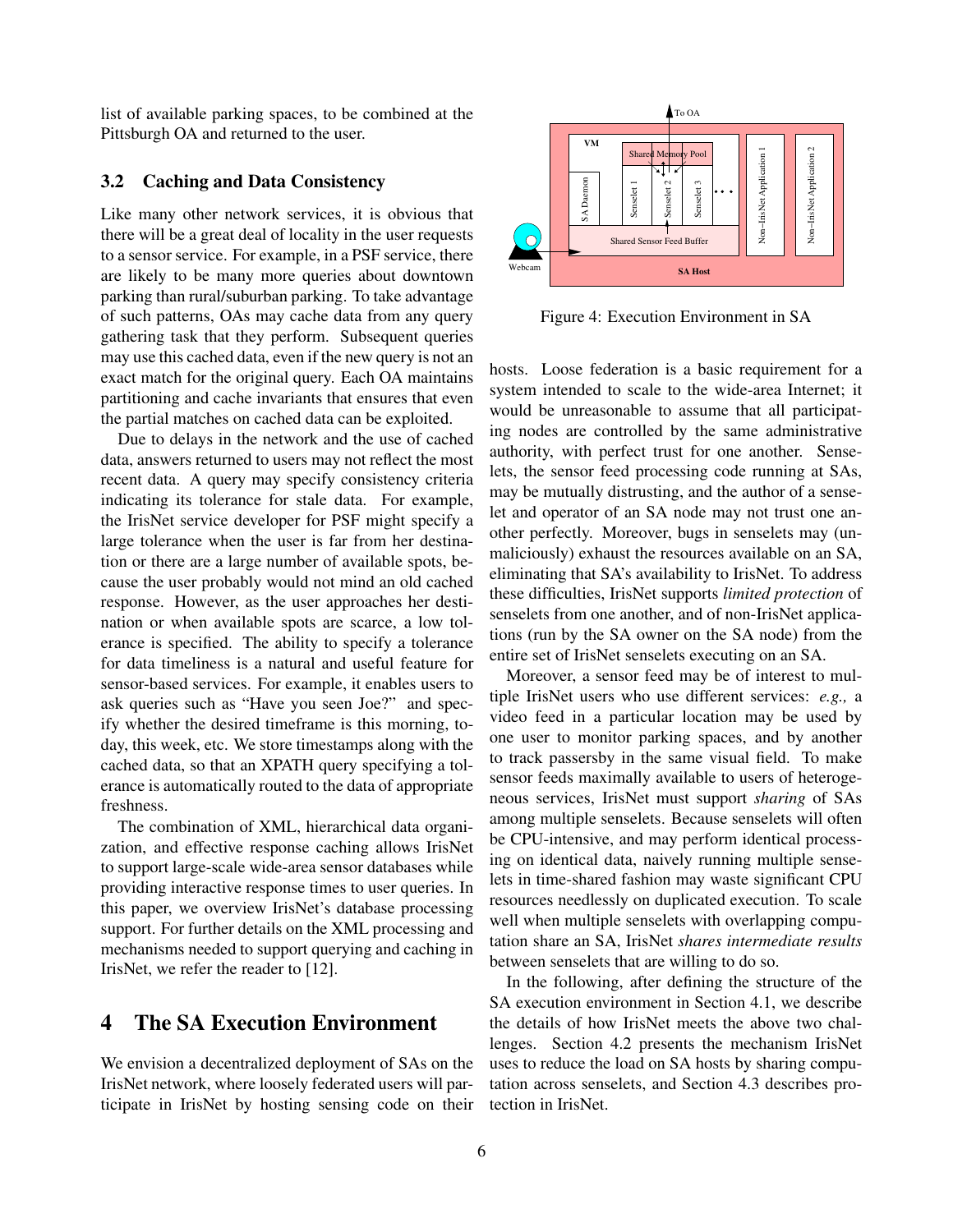#### **4.1 Filtering with Senselets**

Figure 4 shows the execution environment in an SA host. All SA code runs within a single virtual machine (VM) (*e.g.,* VMWare or UML), that shares the SA's CPU alongside user applications. Inside the VM, an *SA Daemon* accepts commands (to download senselets, to start execution of senselets, *&c.*) from OAs. Each senselet runs as a separate process within the VM.

Senselets are written in the standard C and C++ programming languages<sup>1</sup>. These binary executables filter and process the raw sensed data available at an SA. The IrisNet execution environment on SAs provides sensor feed processing libraries with well-known APIs to be used by the senselets. We expect typical senselets to be sequences and compositions of these well-known library calls, such that the bulk of the computation conducted by a senselet occurs inside the processing libraries. Raw sensed data are periodically copied into a circular shared memory buffer within the VM, readable by senselets; the sharing model for senselets is discussed in detail in Section 4.2.

A typical senselet is written in a way to achieve *soft* real time behavior: the senselet uses periodic deadlines for completing computations, but associates a *slack time*, or tolerance for error, with these deadlines. A senselet periodically reads a sensor feed from shared memory, processes it, sends output information to an OA, and sleeps until the next deadline. Senselets dynamically adapt their sleep times under varying CPU load to target finishing their next round of processing within the window defined by the next deadline, plusor-minus the slack time.

#### **4.2 Cross-Senselet Sharing**

Multiple senselets in an SA run continuously on the same sensor feeds, such that there may exist many common sub-tasks across the senselets. For example, consider the two senselets whose data flow graphs are shown in Figure 5. Note the bifurcation at time 12, step (b) between senselets 1 and 2; their first two image processing steps, "Reduce Noise" and "Find Contour," are identical, and computed over the same raw input video frame. More generally, a sequence of operations on a set of raw sensor data feeds {*V*} can be represented as a directed acyclic graph (DAG), where the nodes with zero in-degree are in  ${V}$ , the remainder of the nodes



Figure 5: Computation DAGs for two senselets. The complete DAG is shown for the video frame at time 12. A few tuples of the computation DAGs for previous frames are also shown.

represent intermediate results, and the edges are the operations on intermediate results. If multiple senselets use the same sensor data feed set {*V*}, their corresponding DAGs can be merged into a single DAG referred to as the *computation DAG*. Figure 5 shows such a computation DAG where two scripts are processing the same sensor data with timestamp 12.

In general, we expect image processing primitives (*e.g.,* color-to-gray conversion, noise reduction, edge detection, *&c.*) to be reused heavily across senselets working on the same video stream. If multiple senselets perform very similar jobs (*e.g.,* tracking different objects), *most* of their processing would overlap [16]. For example, many image processing algorithms for object detection and tracking use background subtraction. Multiple senselets using such algorithms need to continuously maintain a statistical model of the *same* background [13]. These examples suggest a large degree of shared computation across services we are currently considering.

We wish to enable senselets like the pair shown in Figure 5 to cooperate with one another. In the figure, one senselet could share its intermediate results (marked as (a) and (b)) with the other, and thus eliminate the computation and storage of redundant results by the other. IrisNet uses names of sensor feed pro-

<sup>&</sup>lt;sup>1</sup>In principle, they can be any executable code.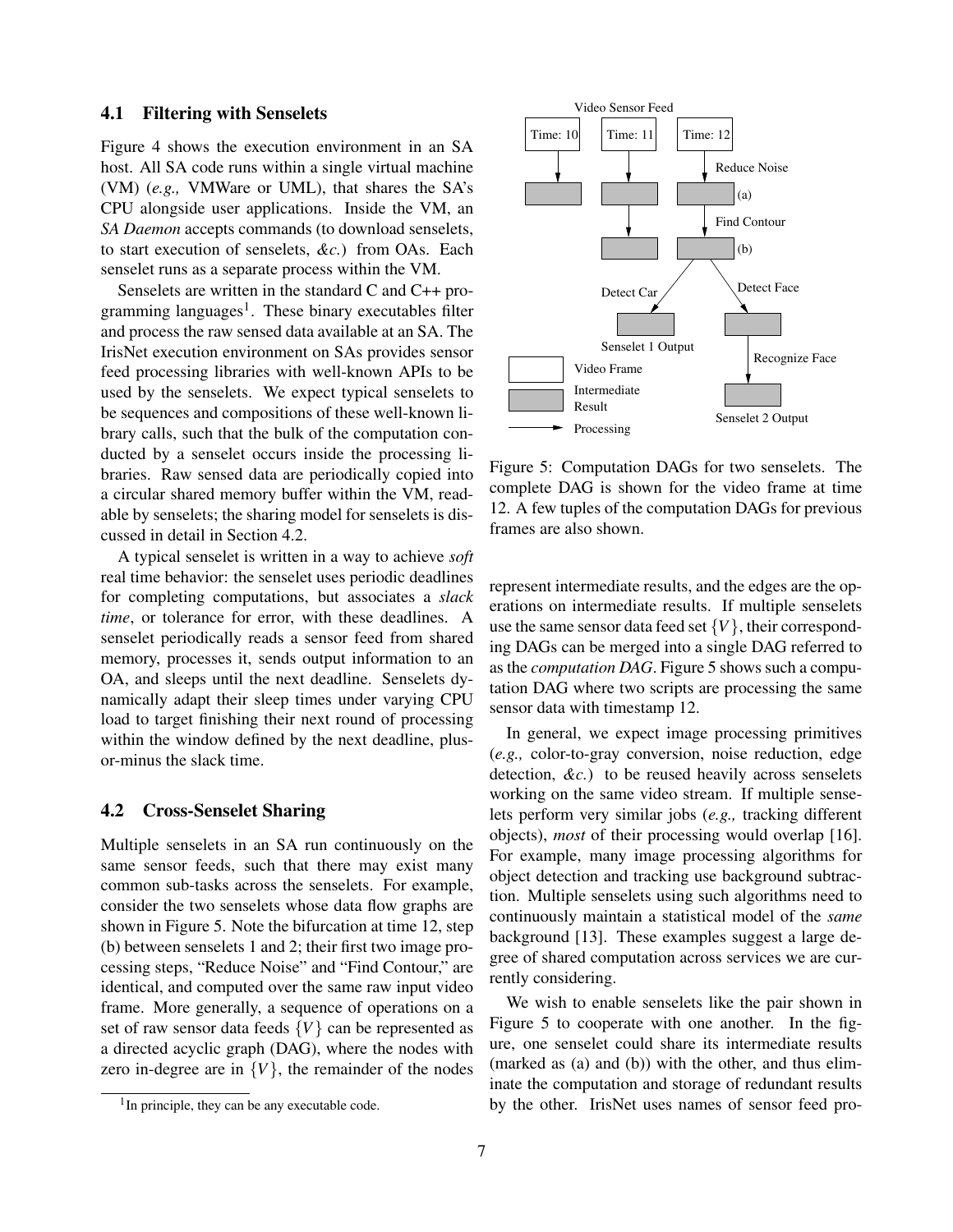cessing API calls to identify commonality in execution, rather than attempting to determine commonality across *any* arbitrary piece of C code. Because most of a senselet's time is spent within the sensor feed processing APIs, using this simple mechanism to optimize across only those APIs will reduce computation and storage requirements significantly.

Two mechanisms are required for sharing intermediate results between senselets: a data store that is shared between separate senselets (which run as distinct processes), and an index whereby senselets can publish results of interest to other senselets, and learn of ones of interest to themselves. We describe these mechanisms in the following two sections.

#### **4.2.1 Shared Buffering of Intermediate Results**

IrisNet stores senselets' intermediate results in shared memory at run time. This technique is quite similar in spirit to the memoization done by optimizing compilers, where the result of an expensive computation is stored in memory for re-use later, without repetition of the same computation.

In IrisNet, intermediate results are generated and kept in shared memory regions so that all senselets can use them. The SA Daemon, which spawns senselets, allocates each new senselet a shared memory region. The SA execution environment provides senselets with a memory management library that allocates memory from the calling senselet's own shared memory pool. A senselet has read/write access to memory allocated from its own shared memory pool, but read-only access to memory allocated in other senselets' shared memory pools; the SA Daemon configures senselets' shared memories this way, with the support of the shared memory library [5]. This allocation strategy prevents one senselet from overwriting intermediate results generated by other senselets. Figure 4 shows that senselet 2 can read and write the memory allocated from its own shared memory pool, but can only read from other shared memories.

To generate intermediate results in the shared memory, we replace standard dynamic memory allocation calls in the sensor feed processing libraries with our shared memory allocation calls. Note that intermediate results are not self-contained – they often may contain pointers to other objects which may in turn contain additional pointers. These pointers, in general, are not meaningful across senselets running as separate processes. Fortunately, pointers to shared memory regions are valid for all senselet processes since they map each others' shared memory regions at identical addresses. This equivalence of pointers across address spaces is also essential for indexing the shared memory, as will be revealed in the next section. All intermediate results are marked with the timestamp of the original sensor feeds they are generated from.

When allocation of shared memory for a new result fails, IrisNet evicts an intermediate result from shared memory. The replacement policy for shared memory is to evict the item with the oldest timestamp. If multiple such results exist (because they all are from the same DAG), the one generated most recently is selected. The intuition here is that old results are relatively less likely to be used by other senselets, and within the same computation DAG, the ones generated more recently (farther down in the computation DAG) are less likely to be common across senselets.

The maximum amount of advantage that can be achieved from the commonality of computation across senselets depends on the size of the slack and the amount of shared memory allocated to store the intermediate results. In Section 7.3, we present experimental results measuring the effect of these two factors on system performance.

#### **4.2.2 TStore: Indexing Intermediate Results**

To make use of the shared memory store, senselets need an index for it, to advertise and find intermediate results. IrisNet indexes intermediate results as *tuples* in a *Tuple Store* (TStore), which is itself in a shared memory region mapped into all senselets' address spaces<sup>2</sup>. Tuples are of the form (name, timestamp, result), where name is a unique name for the result computed from a sensor feed with timestamp timestamp. The result may contain a value (if the intermediate result is a scalar) or point to a shared memory address where that intermediate result is stored; recall that shared store pointer values are valid across all senselets. Conceptually, TStore is a black box with two operations: Insert (tuple), which inserts a tuple into TStore, and Lookup(tuple-name, time-spec), which

<sup>&</sup>lt;sup>2</sup>In our current implementation, all senselets have read and write permissions to the TStore. However, we are moving to a model where only the SA daemon has write permission and performs all writes to the TStore.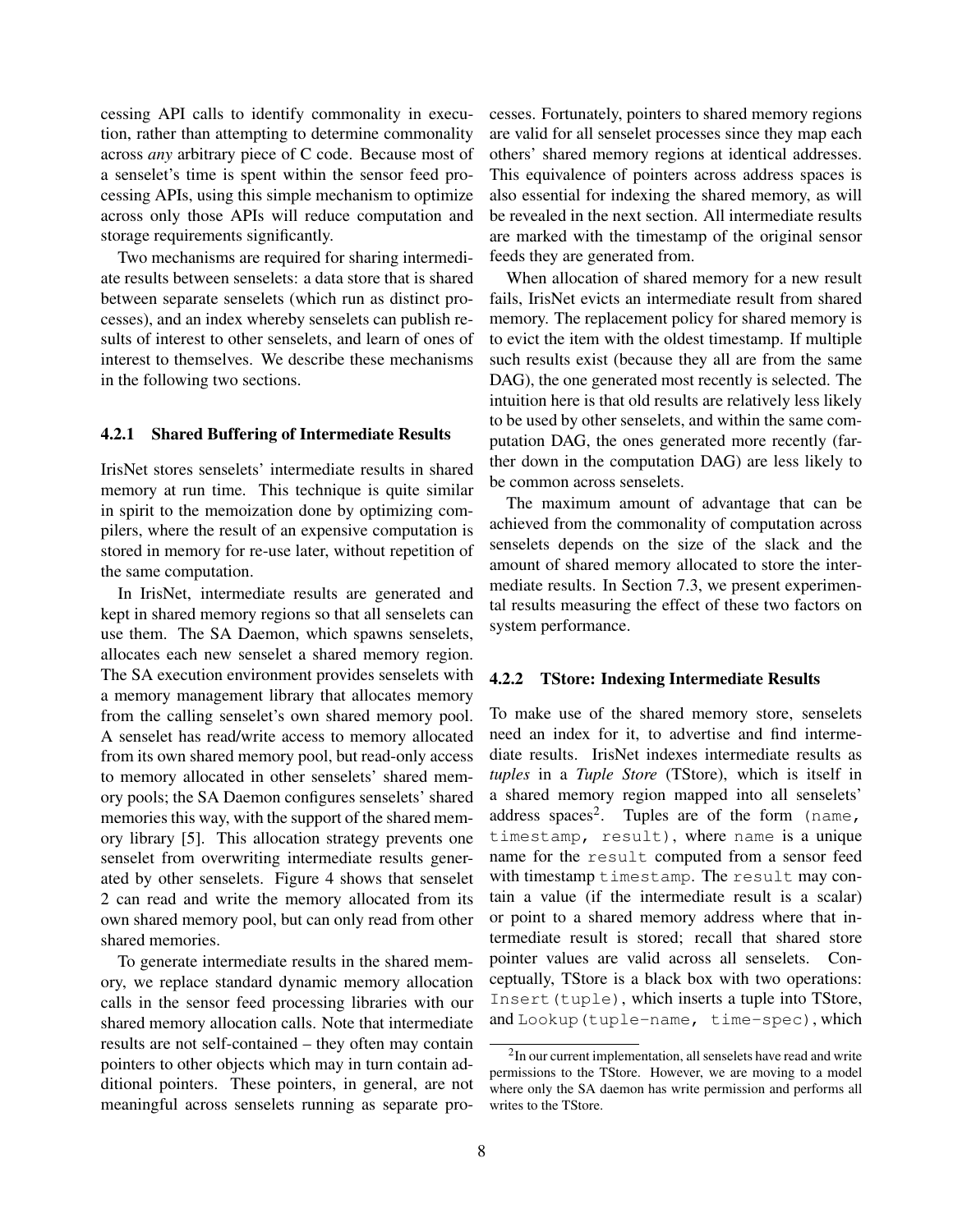finds tuples with the specified tuple-name and time-**4.3 Protected Execution** spec (timestamp and slack) in the TStore.

The names of intermediate results (*i.e.,* the name fields of tuples) must be consistent across senselets, uniquely describe results, and be easily computable. Recall that senselets are comprised of API function calls to libraries provided by the IrisNet SA platform. Senselets leverage the function names in this wellknown library API to name their intermediate results for sharing with other senselets.

A tuple within TStore represents the result of applying a series of API function calls to some particular sensor feed. We name a tuple using its *lineage*, which is an encoding of the path from the original sensor feed to the result in the computation DAG. The encoding should preserve the order of the non-commutative function calls. IrisNet names the intermediate result produced by a function by hashing the concatenation of the names of the function and its operands. For example, the name of the tuple marked (b) in Figure 5 is the hash of the function name saFindContour, concatenated with the name of the tuple marked (a), concatenated with the names of other operands to saFindContour. Note that TStore may contain multiple tuples with the same name, but they will have different timestamps.

We implement TStore as a hash table keyed on tuple name fields. Within a hash chain, tuples are stored as a linked list in decreasing order of their timestamps. This ordering improves the performance of Lookup and Insert operations.

A senselet uses TStore by preceding calls to the sensor data processing libraries with Lookup calls for tuples with names for the appropriate function and data source, and the desired time-spec. If TStore contains a matching intermediate result previously computed by another senselet within the appropriate time range, Lookup returns the requested intermediate result from shared memory. Otherwise, the senselet calls the actual sensor data processing library function and stores the result in TStore with Insert.

Similarly, tuples are evicted from TStore when the corresponding intermediate results are evicted from shared memory, or when TStore itself exhausts storage for new tuples. The TStore tuple replacement policy for selecting a victim tuple is similar to that for intermediate results in shared memory.

While the core SA code is trusted, senselets may not be, and users of IrisNet services may only be loosely federated with one another, or with the administrators of SAs. There are two relationships between code running on SAs of interest: senselet-to-senselet, and IrisNet-tonon-IrisNet. While we have discussed above the performance benefits of sharing data between senselets, a senselet should retain the option of refusing to use results from other senselets, or refusing to make its results available to other senselets. The owner of an SA node has an interest in isolating his own applications from downloaded senselets that share the SA node's CPU; even non-malicious bugs in senselets might otherwise exhaust resources on the SA node. We now describe IrisNet's support for protected execution, which addresses these needs.

IrisNet supports encapsulating all senselets in a single User-Mode Linux (UML) virtual machine [19], within which each concurrently executing senselet is a single process, as shown in Figure 4. UML is easily integrated into IrisNet, because its VM environment is binary-compatible with native Linux, on which IrisNet was initially developed. We run all senselets in a single VM instance because of the high memory and processing overhead of multiple VM instances executed concurrently; each VM runs a complete copy of the operating system.

Between senselets, there exists standard UNIX-style process protection, so that senselets cannot overwrite one another's address spaces. Shared memory buffers, used in sharing of intermediate results, may be mapped into multiple senselet processes. Each senselet controls whether it elects to make its results available to other senselets in such segments, or whether it elects to use results from other senselets' shared memories.

The UML VM that encapsulates senselet execution runs alongside native applications executed by the SA node owner. This separation allows an SA node owner to limit the CPU consumption of the senselets in the aggregate, to ensure an SA node devotes a particular portion of its execution time to the SA owner's tasks. Should a faulty senselet greedily consume CPU, the UML also permits the SA node owner to retain control of the SA. This degree of control is important in cases where an SA may be deployed in a location not easily accessible, such that rebooting the SA may be impractical.

The upcoming release of UML supports bounding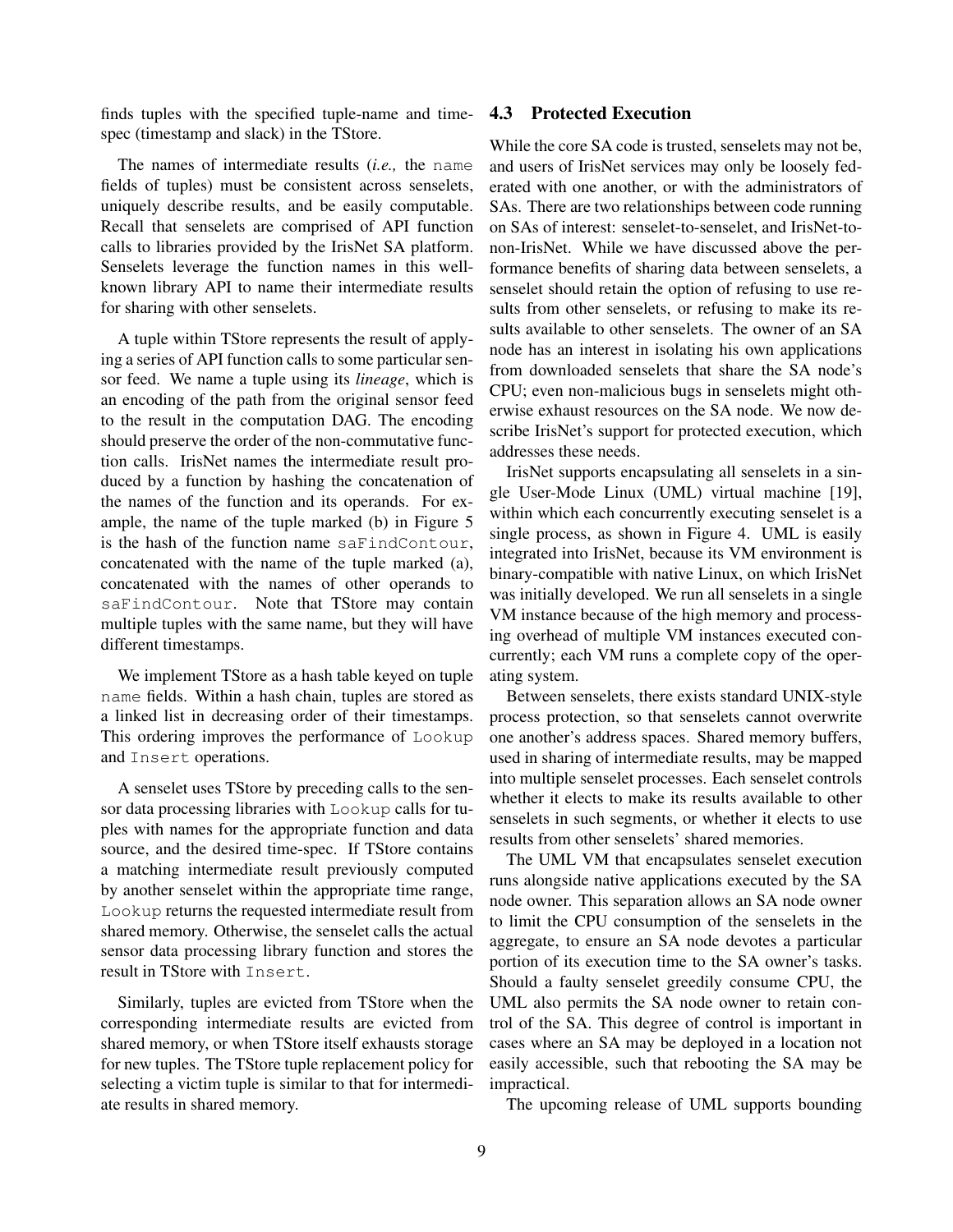the consumption of CPU, memory, disk, and network bandwidth for a UML VM. These resource limits will thus be enforceable for the set of senselets executing on an SA.

UML imposes one overhead on IrisNet beyond the expected virtualization overhead of any VM system, because it doesn't virtualize many sensor input devices, such as webcams. That is, only the host Linux instance (running on the bare hardware) can read from, *e.g.*, USB devices. To make sensor inputs available to senselets inside the guest UML VM instance, we've implemented a *tunnel writer* for the host Linux instance, that reads raw sensor inputs and sends them over a network socket. This socket connects to a corresponding *tunnel reader* process inside the UML VM, which writes the stream arriving on the socket into a shared memory accessible to senselets executing inside the UML VM. Copying the raw sensor data across the socket in this fashion is not required when senselets execute directly on the host Linux instance, and thus represents additional CPU overhead we pay for encapsulating senselets in a UML VM. We plan in future to add support to UML for direct reading of sensor input devices, to eliminate the data copy overhead of the tunnel reader and writer.

# **5 Service Monitoring**

As can be seen over the previous sections, the interaction between the SAs and OAs can be quite complex. Monitoring a distributed service, such as a collection of OAs and SAs, for debugging, testing, and performance evaluation purposes is always challenging [20]. In this section, we describe the tools that IrisNet provides to aid service developers in this task. First, Iris-Net provides mechanisms to log the events at each node (*e*.*g*. exchange of messages) and to gather logs to a central place. Second, IrisNet provides tools to replay the events and visualize them in a graphical interface.

#### **5.1 Logging**

Each OA independently logs the *events* triggered by the services running on it. The current prototype of IrisNet only logs message transmission and reception events at the OAs; however, the set of events that are logged can easily be extended. Information about the operation of the SAs is collected by recording the reception of SA messages at some OA. Each log entry includes at least



Figure 6: Animation of the events

the following: type of the message (Query, Sub-query, Reply etc.), sender and receiver names, name of the service related to the event, and query ID. Log entries also need to be timestamped so that distributed operations (*e*.*g*. a query followed by the response) can be replayed later in correct order. However, generating this timestamp raises several issues.

Since different nodes in the system may not be time synchronized, physical timestamps may not represent the global causal order of the events. To overcome this problem, IrisNet uses logical clocks instead of physical timestamps to maintain the event order. Each OA maintains a logical clock (Lamport clock [23]) which is incremented on each event. Messages sent by an OA are timestamped with the value of the clock at the time they were sent. On receiving a message, an OA updates its timestamp to be the maximum of the received timestamp and its current timestamp. Such a clock maintains the causal order of the events, which can later be used to replay the events.

In our system, the collected logs are sent to a central server (maintained by the service developer) as they are generated by the  $OAs.<sup>3</sup>$  In addition, we plan to have each OA store a sliding window of the log entries in its local XML database. When needed, a developer can collect these logs using IrisNet's query processing support. This would make it possible to retrieve the logs for a failed request by querying all the events generated by the failed query (specified by the query ID) for a specific service (*e*.*g*. PSF). This approach may be more attractive since the logs are only collected when needed and the possible bottleneck of central log collection is avoided.

 $3$ Note that, even with this setting, physical timestamps by the central server may not provide the correct event ordering.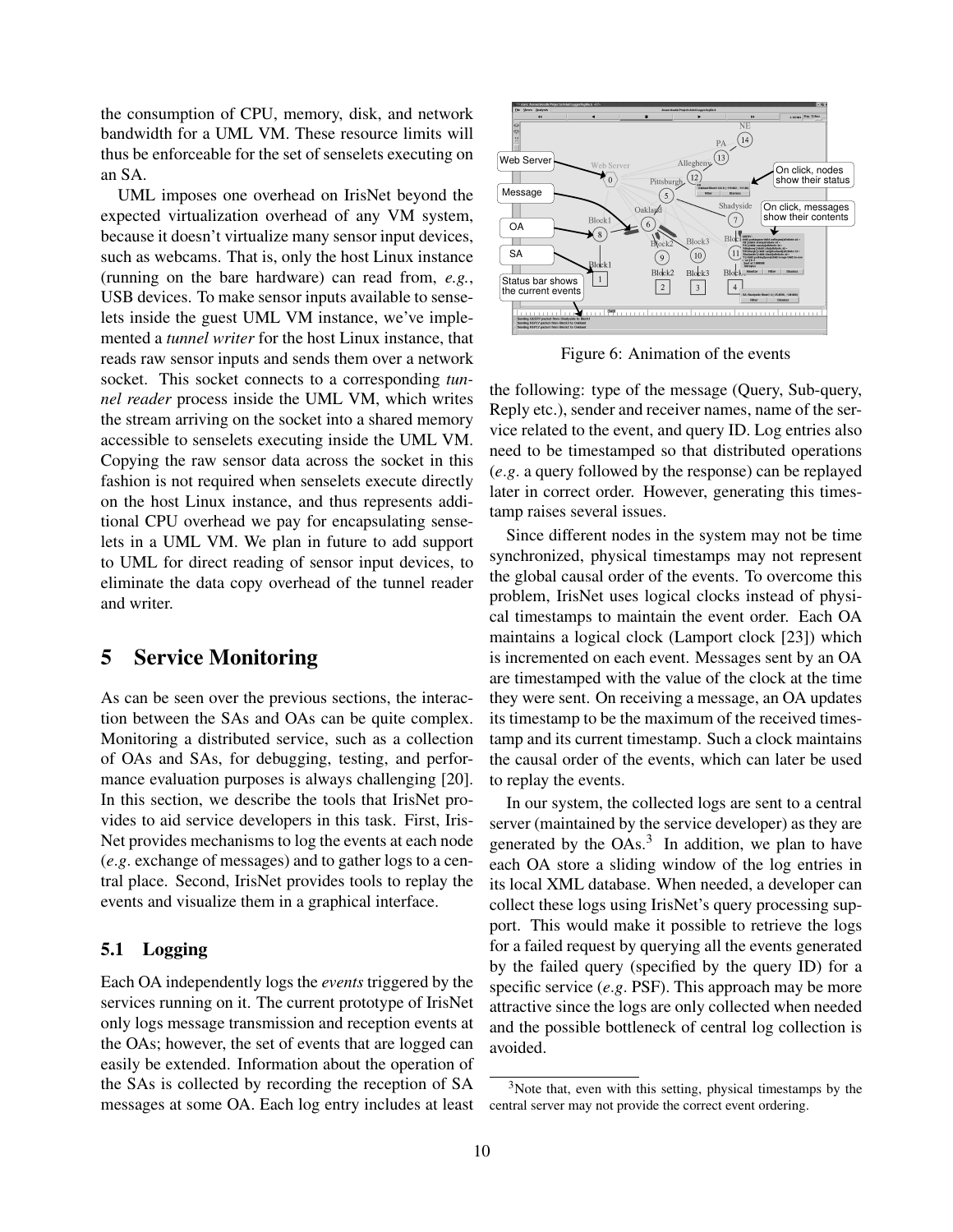

Figure 7: OA Hierarchy for the PSF service

#### **5.2 Replay and Visualization**

Since the log of events for many services will have a large volume, they may be difficult to examine for the purposes of debugging. IrisNet provides two tools to process and replay the logs once they are collected. The first tool is the *Trace Generator* which sorts the logs in ascending order of their logical timestamps and generates NAM-style [4] trace. The second tool, the *Trace Animator*, displays the topology of OAs and SAs as a graph and animates the events of message exchanges among nodes. The trace animator is created by modifying NAM to support a few extra commands (e.g., to provide a view of the content cached at a node). Figure 6 shows a snapshot of this animator, replaying the logs collected from the PSF service described in Section 6.

# **6 An Example Service**

We have built a working prototype of the IrisNet system and a PSF service using commodity, off-the-shelf PC desktops, laptops, and webcams. The objective of the PSF service is to use feeds from cameras installed in parking lots in a metropolitan area and allow users to make queries about the availability of parking spots at a particular location. Our prototype of this service uses simulated parking lots on a tabletop with toy cars. This simulated setup was chosen in the interest of having a controlled experimental environment. Here, we describe the implementation details of PSF.

#### **6.1 Database processing**

A service developer creates the XML schema which defines, along with other information, the hierarchy used by the service. Figure 7 shows part of the hierarchy used in our current deployment of the PSF service and Figure 8 shows one instance of the physical distribution



Figure 8: Processing of a query in the PSF service. One physical machine contains one or more nodes in the hierarchy. The numbers beside the messages show their relative order. The corresponding XML query is given below.

of the nodes in the hierarchy, where (a) the four blocks corresponding to the parking lots (leaves in the hierarchy) are mapped onto one OA each, (b) the two neighborhoods, Oakland and Shadyside, are mapped onto one OA each, and (3) the rest of the nodes in the hierarchy are mapped onto one OA. The OAs maintain a distributed XML database based on the supplied schema. This database includes dynamically changing parking space availability information from the SAs as well as static data describing each of the parking spots monitored (e.g., meter restrictions on the spot).

Figure 8 shows how query processing is done for the PSF service. The illustrated query asks for the available parking spots in blocks 1 and 3 in Oakland. The web server initiates the query on behalf of the user. The query is first sent to the Oakland OA, which is the LCA for the supplied query string. The Oakland OA then sends subqueries to its children OAs, aggregates and caches the responses, and sends the final answer to the web server.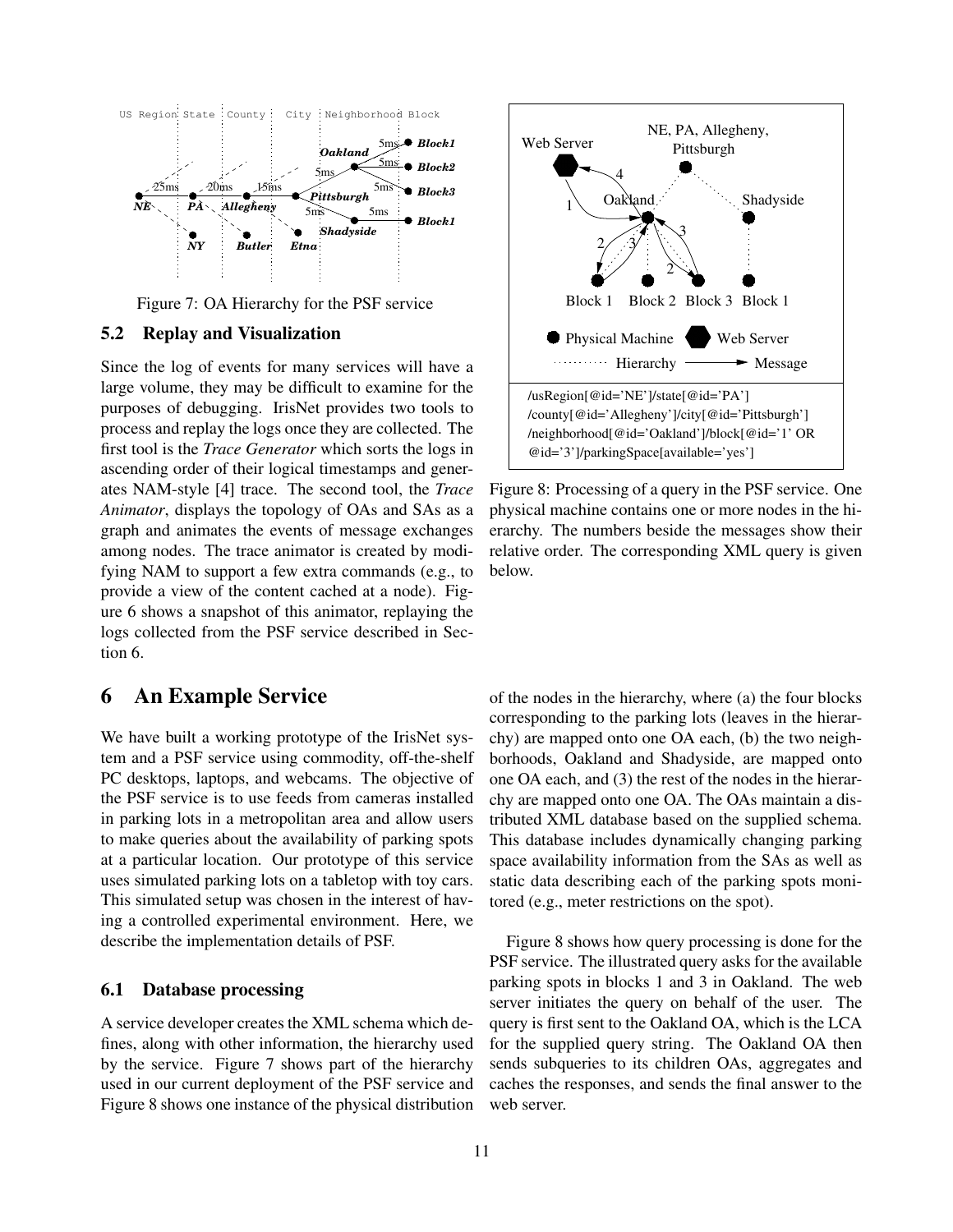#### **6.2 Sensor feed processing**

In our current prototype, we use four webcams to monitor four parking lots – one at each block in the hierarchy shown in Figure 7. The webcams are attached to laptops which act as the SAs.

The block-level OAs upload image processing senselets to each of their associated SAs. The senselets are written using the Intel OpenCV library [3], which performs the necessary image processing. The OpenCV library was modified to make effective use of the tuple store described in Section 4.2. The saAbsDiff (Figure 9) call shows how the OpenCV calls have been modified. Before calling the cvAbsDiff function provided by the OpenCV library, the saAbsDiff function uses the getName and Lookup calls to determine if the result of the call is already available in the tuple store. Similarly, if the result is computed, the Insert call is used to add the result to the tuple store.

The senselets for the PSF application process the webcam video feeds to determine which parking spots are available and send this availability information to the appropriate OAs. The processing is done via a sequence of calls to the OpenCV library. The senselet is configured using a fixed set of background images of each parking spot. The senselet takes the difference of the current image and the fixed background image, and uses a threshold to decide if the parking spot is empty or full. While the senselet could use more sophisticated image processing algorithms<sup>4</sup>, our simple image processing code is sufficient for our tabletop environment and to demonstrate the important features of the the IrisNet infrastructure.

#### **6.3 The frontend**

The web frontend for this service presents the user with a form that he/she can fill out to specify a location and any other constraints (*e*.*g*., that the parking spot must be covered) for the desired parking spot. The frontend uses IrisNet to find an available parking spot close to the desired location that satisfies the user's constraints, and then uses the Yahoo Maps Service [8] to find driving directions to that parking spot from user's current location. The driving directions and destination parking spot are displayed in response to the user query.

```
void saAbsDiff(TimeSpec ts, IplImage* srcA,
              IplImage* srcB, IplImage* dst) {
  // pre−processing
  cvAbsDiff(srcA, srcB, dst);
  // post−processing
  tuple−>name = name;
  tuple−>result = dst;
  Insert(tuple);
  return;
void cvsAbsDiff(IplImage* srcA,IplImage* srcB,
                                 IplImage* dst);
  name = getName(srcA, srcB, SA_ABSDIFF);
  foundTuple = Lookup(name, ts);if (foundTuple != NULL) {
     dst = foundTuple−>result;
     return;
     }
  // call the OpenCV API
```
Figure 9: Wrapped up version of an OpenCV API shared across scripts

The driving directions are continuously updated as the user drives towards the destination, if the availability of the parking spot changes, or if a closer parking spot satisfying the constraints is available. We envision that a car navigation system using the PSF service could periodically repeat the query, along with its current GPS coordinates, as the user nears the destination.

# **7 Experimental Results**

We present a performance evaluation of the IrisNet infrastructure that seeks to answer the following four questions:

- 1. What are the performance gains in intelligently filtering at the SAs *vs.* performing the work at the OAs (Section 7.2)?
- 2. What is the cost or gain of cross-senselet sharing (Section 7.3)?
- 3. What is the raw performance of the prototype on simple queries, in terms of processing time, communication time and querying time (Section 7.4)?
- 4. What is the overhead of providing protection using a VM (Section 7.5)?

<sup>&</sup>lt;sup>4</sup>A possible algorithm [13] would be to maintain different statistical models for each pixel in the background image based on the time of day. This model could more easily compensate for changes in sunlight, shadows, etc.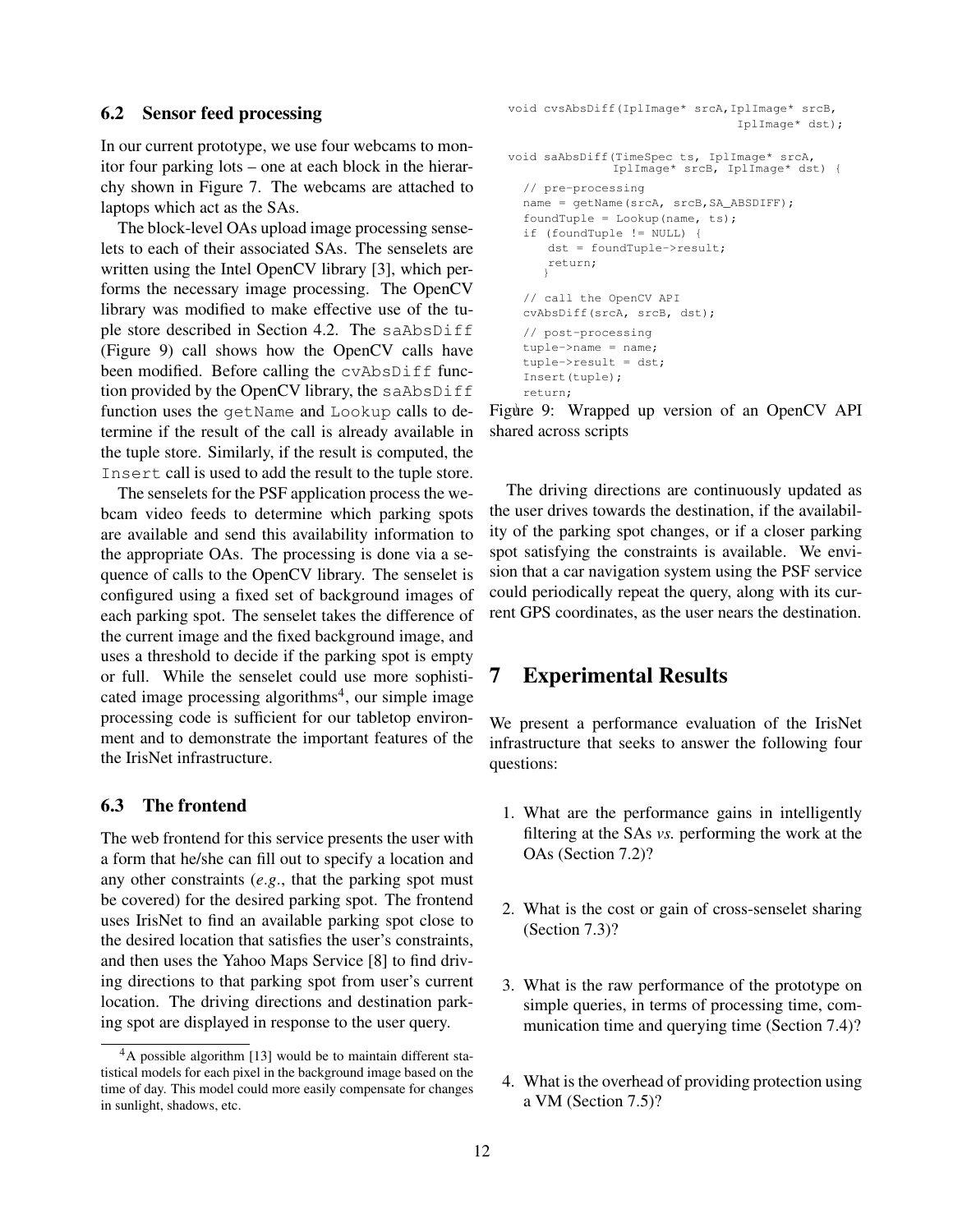| Method                    | Bandwidth (bps) |
|---------------------------|-----------------|
| Raw camera feed (30 FPS)  | 221184000       |
| 1 FPS sampling            | 7372800         |
| Compressing in SA (1 FPS) | 143000          |
| Filtering in SA (1 FPS)   | 256             |

Figure 10: Bandwidth requirements for data sent from the SA to the OA under four scenarios.

#### **7.1 Experimental Setup**

In our experiments, we run SAs on 1.2 GHz and OAs on 2.0 GHz Pentium IV PCs, all with 512 MB RAM. All the machines run Redhat 7.3 Linux with kernel 2.4.18. SAs are written in C and OAs are written in Java. We run the off-the-shelf Xindice XML database [1] at OAs. SAs sample the webcam feed 10 times per second, to support services that require up to that frame rate, and write frames into a shared buffer sized to hold 50 frames. Note, however, that senselets may elect to sample frames at a lower rate. For example, the PSF service we examine herein reads one frame per second. All measurements presented are for experiments *without* UML, with the exception of Section 7.5, where we specifically measure the overhead of UML on senselet execution.

We study the PSF service described in Section 6 that uses the hierarchy shown with solid lines in Figure 7. The nodes in the hierarchy are distributed among seven machines on a LAN as shown in Figure 8. To simulate wide-area network latencies, we add appropriate artificial delays on the links between OAs, as shown in Figure 7. Each SA runs on a separate host with a connected webcam.

#### **7.2 Processing Webcam Feeds**

In our first set of experiments, we show the effectiveness of filtering sensor feeds at the SAs. We compare SA filtering with filtering at the OAs. For OA filtering, SAs send compressed video frames to the OAs, who then decode the frames, process them with the senselet code, and update their local databases. We use the *FAME* [2] library for encoding the video frames into MPEG-4 at the SAs, and the *SMPEG* [6] library for decoding the frames at the OAs. We assume that the OA database is updated once per second.

Figure 10 shows how filtering at the SAs reduces the required bandwidth between SAs and OAs. The first two rows in the figure show numbers estimated using  $640 \times 480$  RGB video frames, while the last two rows show numbers from actual measurements. Although cameras feed a large volume of raw video data to the SAs<sup>5</sup>, our PSF service samples the frames at only 1 frame per second. Still, sending these uncompressed frames to the OAs demands a vast amount of bandwidth. The figure reveals that encoding the frames in MPEG-4 format reduces the traffic. While the compression ratio depends on the dynamic behavior of the video feed, we found the average compression ratio to be approximately 50. However, filtering the frames in the SAs produces the least volume of traffic—as low as a few bytes per frame.

Figure 11 shows the breakdown of time spent on stages of extracting information from a video frame and updating the database under the strategies of filtering in SAs and OAs, respectively. Here we measure the execution time required to run one senselet on the SA, 8 senselets on the SA (the scenario is described in the next section), and one senselet on the OA. Not only does filtering at SAs save network bandwidth; it also parallelizes sensor feed processing across SAs, rather than concentrating processing at OAs. Figure 11(b) shows that an OA takes the same order of time to process a video frame as an SA, but intuitively, aggregation of feeds from many SAs at an OA can easily overwhelm the computational capability of even the fastest processor. This poor scaling is exacerbated in the case where multiple OAs run on the same physical machine. Figure 11(a) also reveals that while filtering at SAs puts high load on SA hosts, even moderate sharing across the senselets reduces the per-senselet computational load significantly. To wit, the second bar in the graph shows that running 8 concurrent senselets and enabling result sharing across them significantly reduces the per-senselet costs.

All these results suggest filtering at SAs is far more scalable than filtering at OAs. The advantage is twofold: first, the network and computational loads are distributed over the SAs (expected to outnumber the OAs, as multiple SAs may report to the same OA), and second, co-locating senselets at SAs creates the opportunity to share computation among senselets.

<sup>5</sup>Most webcams compress the video to less than 12Mbps to transfer it across a USB bus.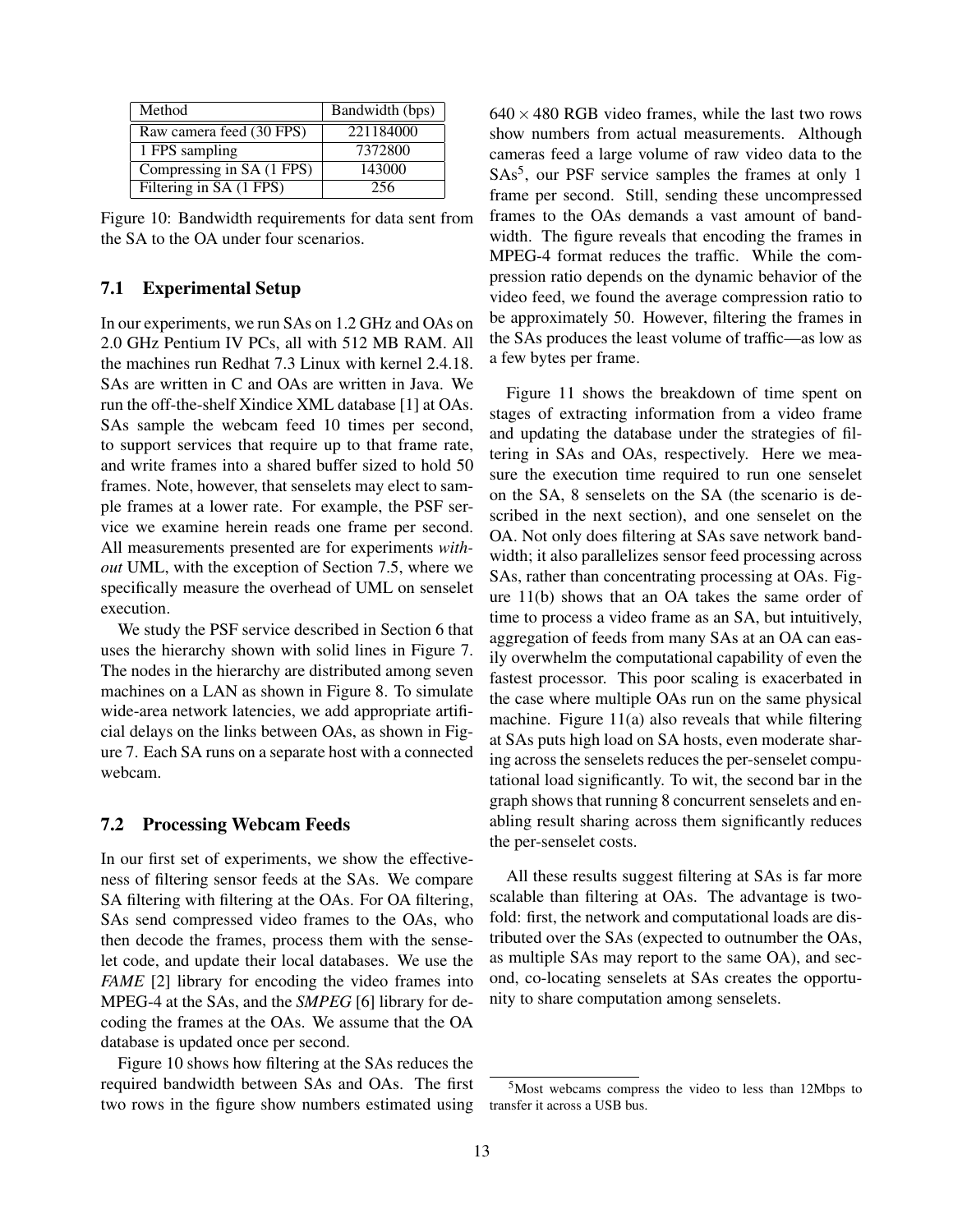

Figure 11: Breakdown of time spent extracting information from video frames and updating the database.

#### **7.3 Effectiveness of Sharing among Services**

We now report measurements of the performance of cross-senselet sharing. Through these experiments, we try to understand the amount of overhead we introduce by wrapping the OpenCV image processing APIs in TStore calls, and the performance gains we achieve from sharing across senselets.

For the experiments in this section, we use four different image processing senselets we have developed using the image processing library provided on SAs. These senselets perform image processing tasks (e.g., detecting an empty parking spot, detecting motion, etc.), and constitute a realistic synthetic workload for SAs. The four senselets and the sequences of major image processing operations they perform are as follows:

- Parking Space Finder 1 (PSF1): Get current frame  $\rightarrow$  Reduce noise  $\rightarrow$  Convert to gray  $\rightarrow$  Find contour  $\rightarrow$  Compare contours  $\rightarrow \cdots$
- Parking Space Finder 2 (PSF2): Current frame → Reduce noise  $\rightarrow$  Convert to gray  $\rightarrow$  Get image parts  $\rightarrow$  Subtract background  $\rightarrow \cdots$
- Motion Detector (MD): {Current frame  $\rightarrow$  Reduce noise  $\rightarrow$  Gray, 1 second old frame  $\rightarrow$  Reduce  $noise \rightarrow Gray$ }  $\rightarrow$  Subtract images  $\rightarrow \cdots$
- Person Tracker (PT): Current frame  $\rightarrow$  Reduce noise  $\rightarrow$  Gray  $\rightarrow$  Find Contour  $\rightarrow$  Get image parts  $\rightarrow$  Subtract background  $\rightarrow \cdots$

The PSF service described in Section 6 uses the senselet PSF2.

| Operation             | Time (ms) |
|-----------------------|-----------|
| cvCvtColor()          | 1.78      |
| cvAbsDiff()           | 2.85      |
| cvFindContour()       | 4.95      |
| $Lookup() + Insert()$ | በ በ2      |

Figure 12: Average time required by different operations.

We report the results of four sets of experiments. The combinations of senselets in each set, and their deadline intervals in seconds are as follows:

- **[E1]** 2 senselets: {PSF1, 1 sec} + {MD, 1 sec}
- **[E2]** 4 senselets: E1 +  $\{PSF2, 1 \text{ sec}\}$  +  $\{PT, 1 \text{ sec}\}$
- **[E3]** 6 senselets: E2 +  $\{PSF1, 2 \text{ secs}\}$  +  $\{MD, 2 \text{ secs}\}$
- **[E4]** 8 senselets: E3 +  $\{PSF2, 2 \text{ secs}\}$  +  $\{PT, 2 \text{ secs}\}$

We average all measurements in this section over 20 30-minute executions.

#### **7.3.2 Overhead of wrapping the APIs**

Figure 12 shows the execution times for a few typical functions in the OpenCV API and the overhead of wrapping them. The numbers reported in the figure are the averages of performing the operations on a lightly loaded SA on 20 different  $640 \times 480$  24-bit images. A typical OpenCV API takes 1-5 ms, whereas the overhead we introduce by wrapping them is around 0.02 ms, less than 1% of the time taken by the original API in most of the cases. As we reveal later in this section, we make significant gains for this small cost.

#### **7.3.3 The amount of slack and shared memory**

For all the experiments, slack is defined as a percentage of senselet's execution interval.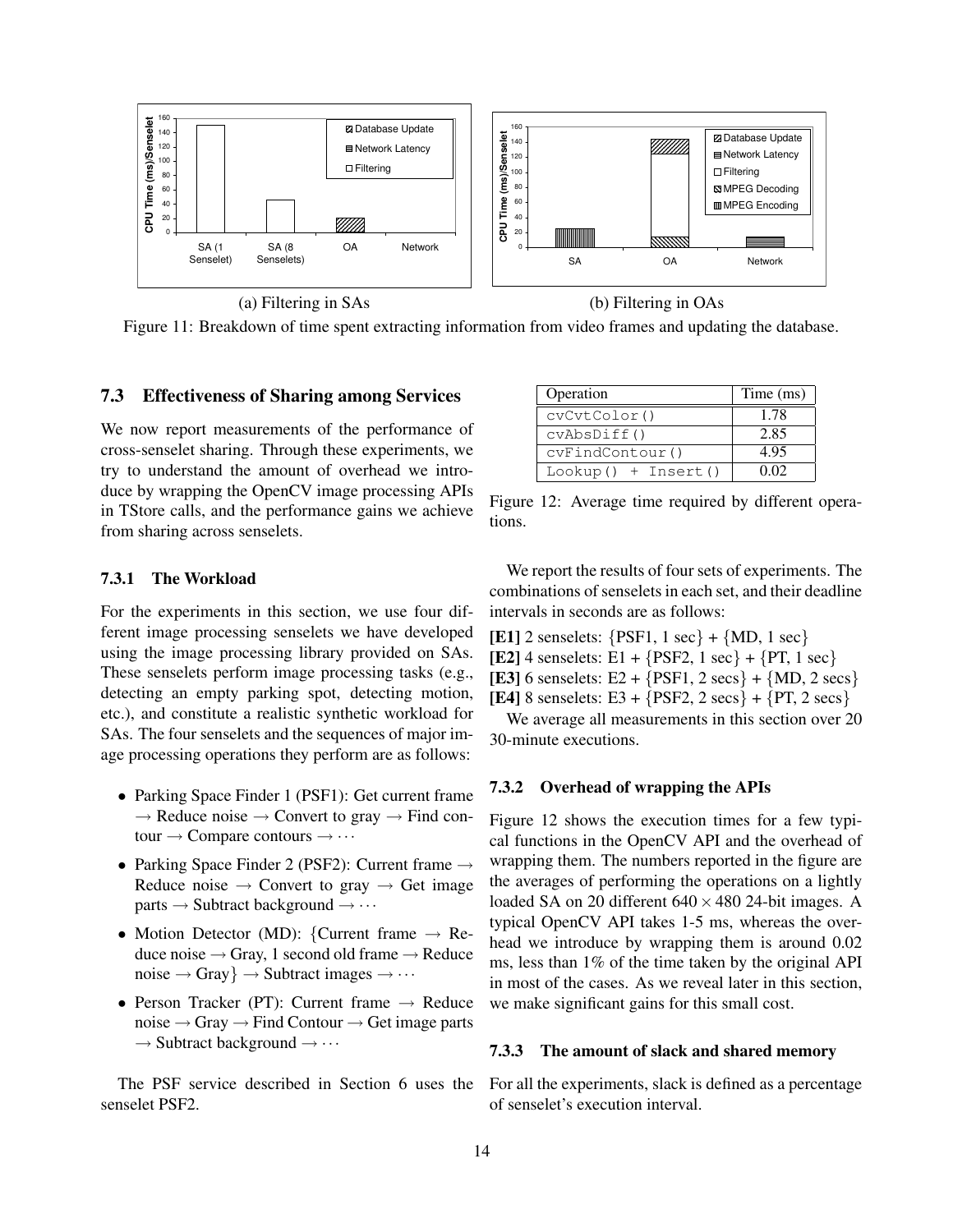The optimal size of shared memory needed to achieve the maximum sharing depends on a senselet's sensor feed access pattern, execution pattern (deadline and slack values), and intermediate result generation rate. For a small shared memory, arrival of a new intermediate result may force the discarding of an old intermediate result, before that prior result has been used by other senselets. In these cases, the prior result will be recomputed redundantly. Let us assume that around  $1/k$  ( $k$  is a constant) of the intermediate results generated by one senselet will eventually be used by some other senselet. In the case where most senselets use input from the same sensor data feed, we estimate that a senselet should allocate (Period $_{\text{max}}$ /Period $_{\text{senselet}} \times$  $Size_{IR}$ //k bytes of shared memory, where Period<sub>max</sub> is the maximum of the periods of all the concurrent senselets, Period $_{\text{senselet}}$  is the per-iteration running time of the senselet under consideration, and  $Size_{IR}$  is the size of the intermediate results the senselet generates in each execution round for other scripts to share.

#### **7.3.4 The effect of sharing on CPU load**

Figures 13(a) and 13(b) show that cross-senselet sharing significantly reduces the CPU load on SAs. In accordance with intuition, the gain from sharing increases as the number of senselets increases, and more redundant computation is saved by result reuse. The graphs also show the *ideal* CPU load for the same set of senselets, where the ideal load is computed assuming that no two tuples with the same lineage and timestamp are ever generated. However, in IrisNet a result computed by one senselet may be evicted from the fixed-size TStore and shared memory before it is needed by another senselet, and thus must be computed again. Also, if a senselet working on the current frame misses its deadline and is scheduled later, it may not find a tuple fresh enough to use, even though it could have used the tuple if scheduled within the deadline. The likelihood of these occurrences increases with the number of concurrent senselets, as at higher CPU loads, senselets requiring the same tuple may be scheduled to execute far apart in time from each other. This argument explains why the load with sharing in IrisNet is higher than the ideal load, and why the gap between the two curves grows with the number of concurrent senselets.

We note that the performance gap between sharing and the ideal case can be reduced by using greater slack values on senselet deadlines or larger shared memory buffers. Figure 13(a) shows that the CPU utilization under result sharing approaches the ideal CPU utilization as the slack value increases. Greater tolerance of older results increases the likelihood of finding an intermediate result with a timestamp falling in the desired window. Figure 13(b) reveals that as the shared memory size increases (*k* decreases), the performance of sharing again approaches the ideal case, as shared memory holds progressively more results for later re-use.

#### **7.3.5 The effect of sharing on missed deadlines**

As described in Section 4.1, senselets exhibit soft real time behavior by dynamically adjusting the length of the period they sleep between two successive rounds of processing. However, because the SAs do not run under a real-time OS, scheduling of SAs may become unpredictable at high CPU loads, such that senselets miss more deadlines. Figures 14(a) and 14(b) show how the number of missed deadlines increases with the number of concurrent senselets. Without sharing, the SA host becomes overloaded quickly and senselets miss more and more deadlines. Cross-senselet sharing significantly reduces missed deadlines by shedding redundant CPU load and re-using tuples computed previously to meet deadlines. As before, the number of missed deadlines can be reduced by using longer slack times (Figure 14(a)) and larger shared memories (Figure 14(b)).

### **7.4 Query Execution**

Despite IrisNet's distributed nature and hierarchical queries, the system offers response times for queries well within the range demanded by users of interactive applications. For a simple query in the PSF service, asking for available parking spots in block 1 of Oakland, IrisNet responds in approximately 70 ms. Even if we artificially route the same query to an ancestor OA two levels above the relevant block's OA in the OA hierarchy, the response time only increases to 150 ms. These results suggest that even queries that must traverse multiple layers of the OA hierarchy receive reasonable interactive response times. They also suggest that routing queries directly to the OA with the desired data significantly reduces response time, as was our goal in the design of IrisNet.

For further details concerning IrisNet's query processing performance, we refer the reader to [12].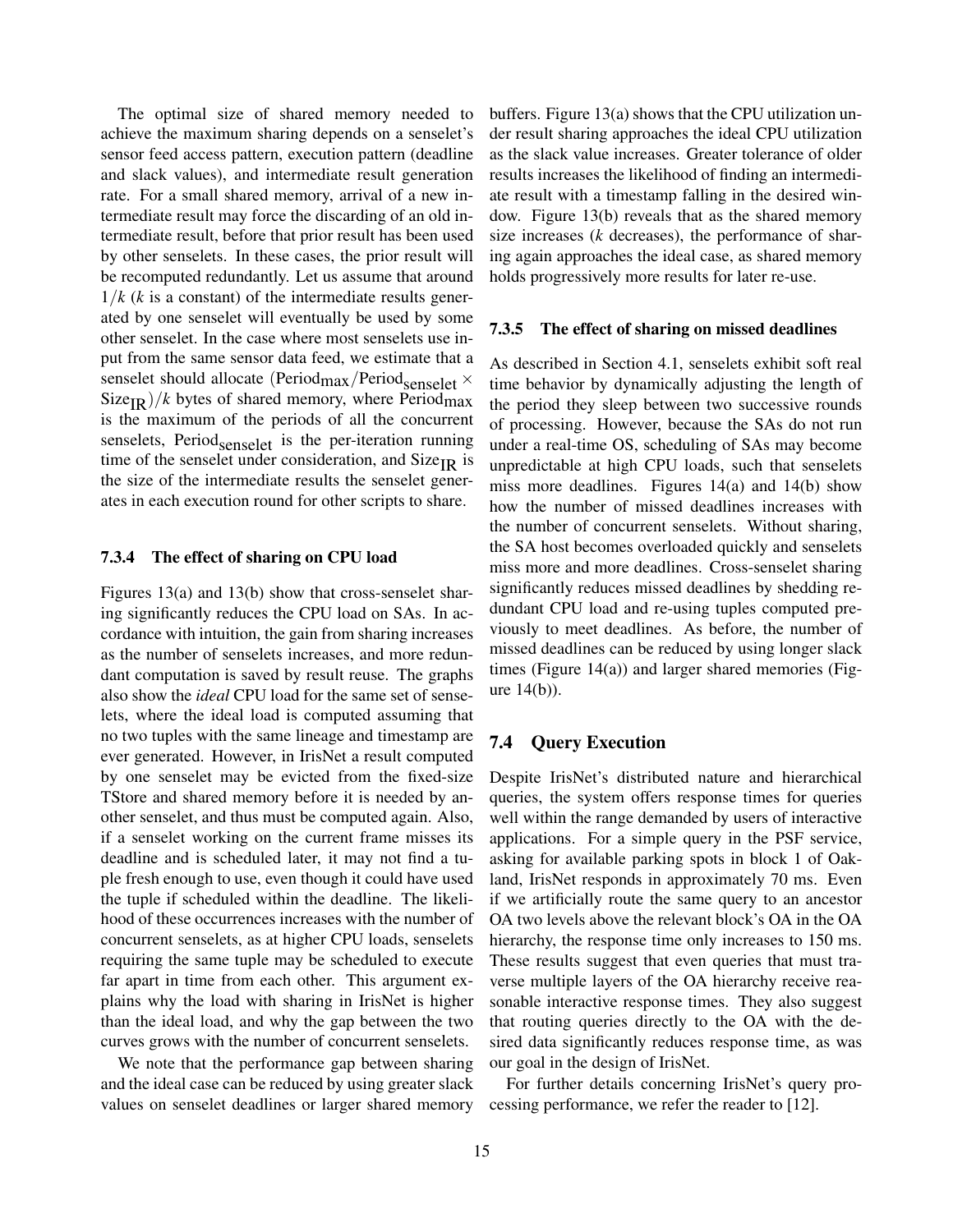

(a) Effect of slack on CPU time  $(k = 2)$  (b) Effect of memory size on CPU time (slack = 10%) Figure 13: Plots showing the effect of sharing on CPU time.





(a) Effect of slack on missed deadlines  $(k = 2)$  (b) Effect of memory size on missed deadlines (slack = 10%) Figure 14: Plots showing the effect of sharing on missed deadlines.



Figure 15: VM Performance Comparison

### **7.5 Overhead of Protected Execution**

The entire evaluation presented thus far has been for senselets running natively on the host machine. We now present results to argue that the additional computational overhead of running senselets in a virtual machine is reasonable, in exchange for added control over the resource consumption of senselets running alongside non-IrisNet applications.

Figure 15 compares the time required to process one frame of a video feed in a senselet when running natively, *vs.* under a UML VM. We also include measure-

ments for VMWare, a commercial VM emulator, for comparison. As compared with native execution, the parking space finder senselet's execution slows by 13 and 40 percent under UML and VMWare, respectively. This modest slowdown can be attributed to the mathintensive nature of senselets; it's system calls that have the greatest overhead under VMs, whereas arithmetic operations are relatively unaffected by virtualization. Note that the tunnel reader portion of execution under the two VMs may be reduced by virtualizing the camera device for direct use by senselets, rather than tunneling over network sockets, as described in Section 4.3.

# **8 Related Work**

Several of the subcomponents of IrisNet share techniques and goals similar to those of other systems. Many of these similarities have been highlighted throughout this paper. Here, we describe large systems with similar goals to IrisNet's. These efforts fall into a few categories: 1) work on numerous but geographically limited deployments of resource-constrained sensors; 2) work on creating large queriable databases with distributed updates; and 3) work on limited deploy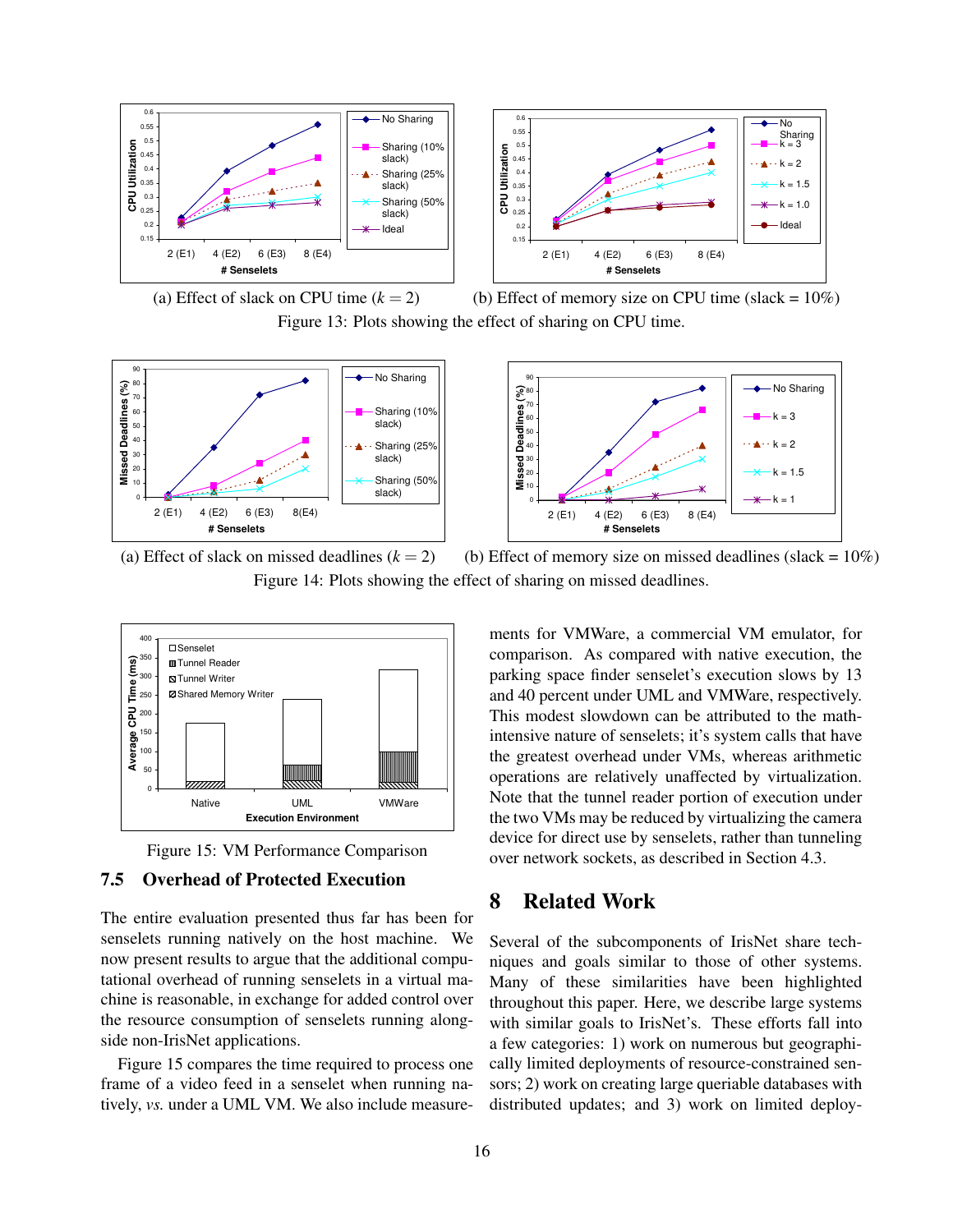ments of intelligent surveillance systems.

The work on networked sensors has largely concentrated on the use of "motes," small nodes containing a simple processor, a little memory, a wireless network connection and a sensing device. Because of the emphasis of past efforts on resource-constrained motes, earlier key contributions have been in the areas of tiny operating systems [18] and low-power network protocols [22]. Mote-based systems have relied on techniques such as directed diffusion [17] to direct sensor readings to interested parties or long-running queries [9] to retrieve the needed sensor data to a frontend database. Other groups have explored using query techniques for streaming data and using sensor proxies to coordinate queries [24], to address the limitations of sensor motes. None of this work considers sensor networks with intelligent sensor nodes, high-bitrate sensor feeds, and global scale.

The distributed database infrastructure in IrisNet shares much in common with a variety of large-scale distributed databases. For example, DNS [26] relies on a distributed database that uses a hierarchy based on the structure of host names, in order to support nameto-address mapping. LDAP [27] addresses some of DNS's limitations by enabling richer standardized naming using hierarchically organized values and attributes. However, it still supports only a relatively restrictive querying model.

A number of large research projects have explored automated video surveillance. The Video Sureveillance and Monitoring (VSAM) [10] project at CMU is a good example of the work in this area. Most of these efforts have concentrated on image processing challenges such as identifying and tracking moving objects within a camera's field of vision. These efforts are complementary to ours, as we focus on wide-area scaling and development tools, rather than sensor feed processing algorithms.

# **9 Conclusions**

The goal of the IrisNet system is to enable the development of large-scale sensor-based services. We have discussed features in IrisNet that greatly simplify many common tasks in these services, such as collecting, filtering and combining sensor feeds, and enabling distributed queries with reasonable response times.

IrisNet achieves scalability and flexibility through the effective use of service-specific processing and filtering of the sensor feeds at the SAs. This approach introduces the additional challenges of eliminating duplicate or redundant sensor processing at the SAs and isolating a senselet from the SA software and from other senselets. IrisNet makes use of data structures in shared memory segments to pass results between different senselets. We use a combination of process protection and virtual machine technology to securely isolate the senselets.

IrisNet supports low latency query times through the novel marriage of hierarchical schemas, OA hierachies, DNS-style names extracted from the hierarchical prefixes of queries, and partial match caching within the hierarchy.

We have reported performance numbers demonstrating the efficacy of our approach. We have also described an example service (Parking Space Finder) to illustrate how IrisNet makes the development of services simpler.

Three areas that we are currently exploring are service discovery, integration with smart dust sensors, and privacy. We plan to use service discovery to enable the dynamic matching of OAs to SAs with appropriate sensor coverage. We also plan to explore how the capabilities of smart dust sensors, such as distributed query processing, can be used effectively to connect them to IrisNet. Finally, privacy is a concern in any wide deployment of rich sensor recording devices. We believe that the SAs in our architecture can help address this concern. For example, we can limit the senselet's access to the raw sensor data or inspect the data transmitted from the SA and remove sensitive information.

**Acknowledgements.** We thank M. Satyanarayanan for many valuable suggestions and C. Helfrich for helping with the experimental setup.

# **References**

- [1] Apache xindice. http://xml.apache.org/.
- [2] The FAME project. http://fame.sourceforge.net/.
- [3] Intel Open Source Computer Vision Library. http://www.intel.com/research/mrl/research/opencv/.
- [4] Nam: The network animator. http://www.isi.edu/nsnam/nam/.
- [5] OSSP mm shared memory allocation library. http://www.ossp.org/pkg/lib/mm/.